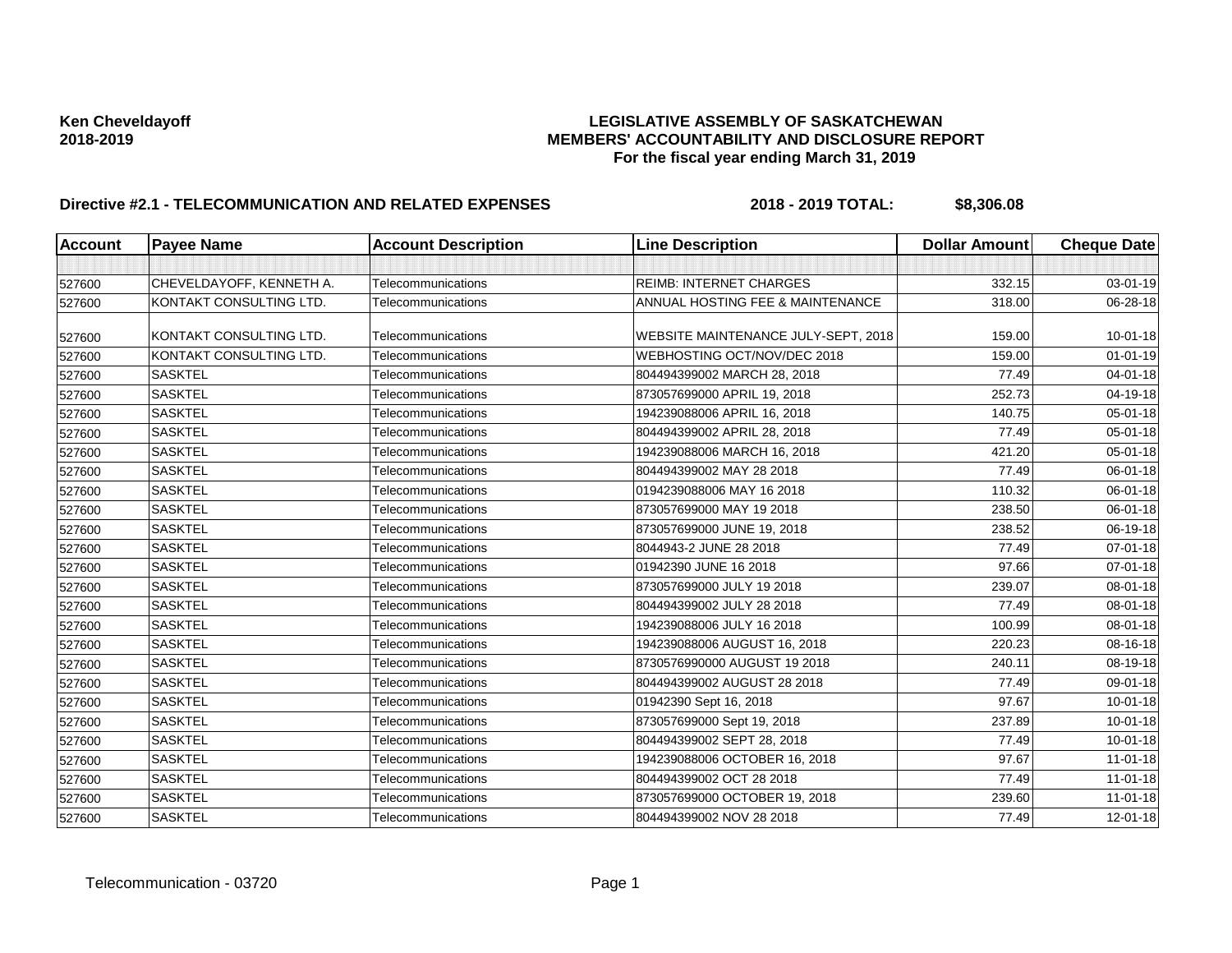| <b>Account</b> | <b>Payee Name</b>         | <b>Account Description</b> | <b>Line Description</b>                         | <b>Dollar Amount</b> | <b>Cheque Date</b> |
|----------------|---------------------------|----------------------------|-------------------------------------------------|----------------------|--------------------|
|                |                           |                            |                                                 |                      |                    |
| 527600         | <b>SASKTEL</b>            | Telecommunications         | 194239088006 NOV 16 2018                        | 65.87                | $12 - 01 - 18$     |
| 527600         | <b>SASKTEL</b>            | Telecommunications         | 8730576990007 NOV 19 2018                       | 238.18               | $12 - 01 - 18$     |
| 527600         | <b>SASKTEL</b>            | Telecommunications         | 8730576990000 DEC 19 2018                       | 239.78               | $01 - 01 - 19$     |
| 527600         | <b>SASKTEL</b>            | Telecommunications         | 1942239088006 DEC 16 2018                       | 65.87                | $01 - 01 - 19$     |
| 527600         | <b>SASKTEL</b>            | Telecommunications         | 804494399002 DEC 28 2018                        | 77.49                | $01 - 01 - 19$     |
| 527600         | <b>SASKTEL</b>            | Telecommunications         | 8730576990000 JAN 19 2019                       | 237.92               | 02-01-19           |
| 527600         | <b>SASKTEL</b>            | Telecommunications         | 194239088006 JAN 16 2019                        | 97.68                | 02-01-19           |
| 527600         | <b>SASKTEL</b>            | Telecommunications         | 804494399002 JAN 28 2019                        | 77.49                | 02-01-19           |
| 527600         | <b>SASKTEL</b>            | Telecommunications         | 8730576-0 FEB 19 2019                           | 157.56               | 03-01-19           |
| 527600         | <b>SASKTEL</b>            | Telecommunications         | 804494399002 FEB 28 2019                        | 77.49                | 03-01-19           |
| 527600         | <b>SASKTEL</b>            | Telecommunications         | 0194239088006 FEB 16 2019                       | 99.63                | 03-01-19           |
| 527600         | <b>SASKTEL</b>            | Telecommunications         | 194239088006 MAR 16 2019                        | 97.67                | 03-16-19           |
| 527600         | <b>SASKTEL</b>            | Telecommunications         | 8730576990000 MAR 19 2019                       | 190.75               | 03-19-19           |
| 527600         | <b>SASKTEL</b>            | Telecommunications         | RTV - KEN CHEVELDAYOFF - PERSONAL<br><b>USE</b> | $-25.00$             | 03-21-19           |
| 527600         | <b>SASKTEL</b>            | Telecommunications         | 804494399002 MARCH 28, 2019                     | 77.49                | 03-28-19           |
| 527600         | TS SURELOCK SECURITY LTD. | Telecommunications         | SECURITY MONITORING APR 1/18-MAR<br>31/19       | 443.40               | 04-01-18           |
| 527600         | TS SURELOCK SECURITY LTD. | Telecommunications         | <b>SECURITY MONITORING</b>                      | 253.08               | 06-20-18           |
| 527600         | TS SURELOCK SECURITY LTD. | Telecommunications         | RTV - K. CHEVELDAYOFF - SECURITY                | $-126.54$            | 07-09-18           |
| 527600         | TS SURELOCK SECURITY LTD. | Telecommunications         | RTV - K. CHEVELDAYOFF - SECURITY                | $-21.00$             | $01 - 17 - 19$     |
| 530600         | <b>SASKTEL</b>            | Placement - Tender Ads     | 873057699000 APRIL 19, 2018                     | 111.90               | 04-19-18           |
| 530600         | <b>SASKTEL</b>            | Placement - Tender Ads     | 873057699000 MAY 19 2018                        | 111.90               | 06-01-18           |
| 530600         | <b>SASKTEL</b>            | Placement - Tender Ads     | 873057699000 JUNE 19, 2018                      | 111.90               | 06-19-18           |
| 530600         | <b>SASKTEL</b>            | Placement - Tender Ads     | 873057699000 JULY 19 2018                       | 111.90               | 08-01-18           |
| 530600         | <b>SASKTEL</b>            | Placement - Tender Ads     | 8730576990000 AUGUST 19 2018                    | 111.90               | 08-19-18           |
| 530600         | <b>SASKTEL</b>            | Placement - Tender Ads     | 873057699000 Sept 19, 2018                      | 111.90               | $10 - 01 - 18$     |
| 530600         | <b>SASKTEL</b>            | Placement - Tender Ads     | 873057699000 OCTOBER 19, 2018                   | 111.90               | $11 - 01 - 18$     |
| 530600         | <b>SASKTEL</b>            | Placement - Tender Ads     | 8730576990007 NOV 19 2018                       | 111.90               | 12-01-18           |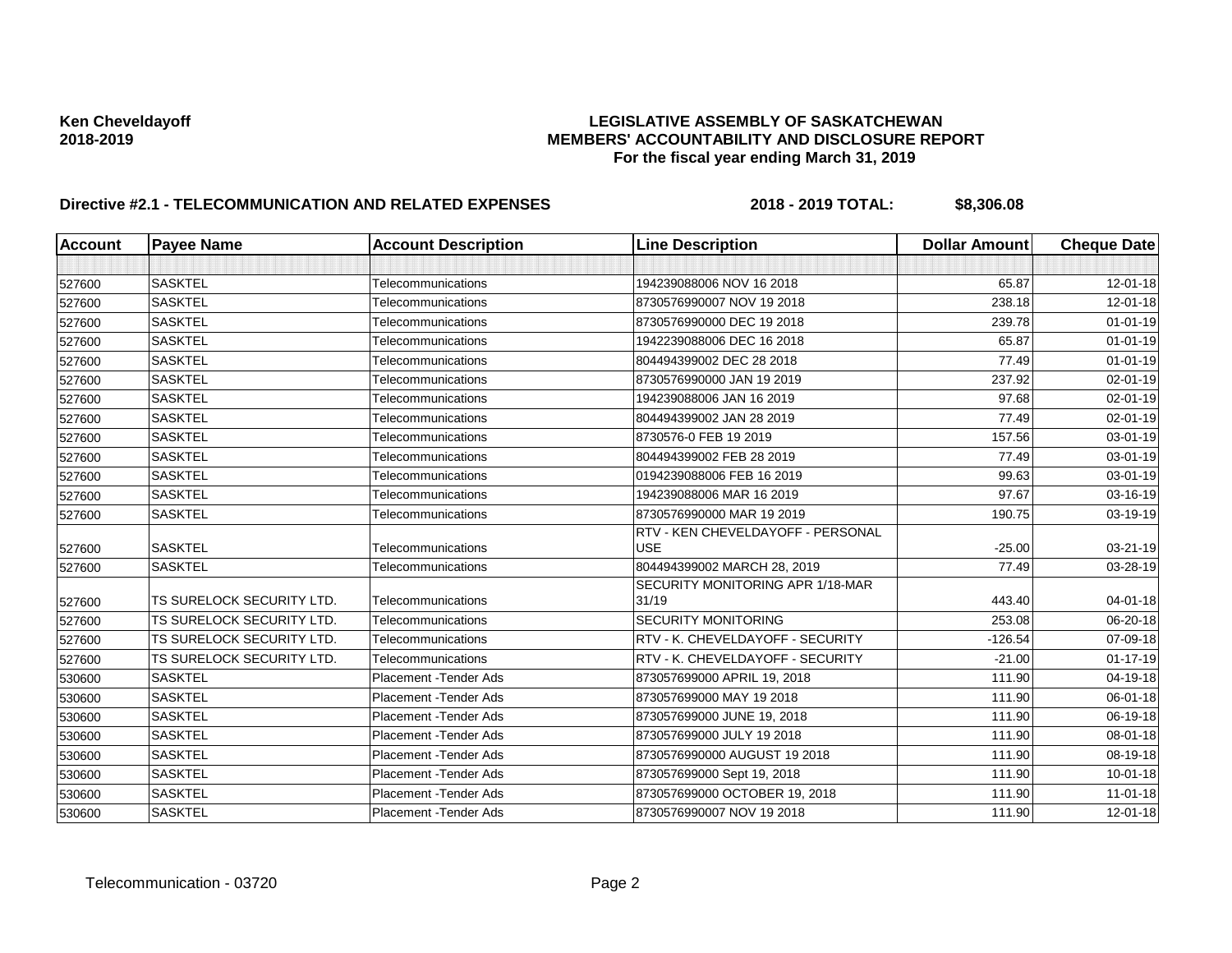| <b>Account</b> | <b>Payee Name</b> | <b>Account Description</b> | <b>Line Description</b>   | <b>Dollar Amount</b> | <b>Cheque Date</b> |
|----------------|-------------------|----------------------------|---------------------------|----------------------|--------------------|
|                |                   |                            |                           |                      |                    |
| 530600         | <b>SASKTEL</b>    | Placement - Tender Ads     | 8730576990000 DEC 19 2018 | 111.90               | 01-01-19           |
| 530600         | <b>SASKTEL</b>    | Placement - Tender Ads     | 8730576990000 JAN 19 2019 | 111.90               | 02-01-19           |
| 530600         | <b>SASKTEL</b>    | Placement - Tender Ads     | 8730576-0 FEB 19 2019     | 111.90               | 03-01-19           |
| 530600         | <b>SASKTEL</b>    | Placement - Tender Ads     | 8730576990000 MAR 19 2019 | 111.90               | 03-19-19           |
|                |                   |                            |                           |                      |                    |
|                |                   |                            |                           |                      |                    |
|                |                   |                            |                           |                      |                    |
|                |                   |                            |                           |                      |                    |
|                |                   |                            |                           |                      |                    |
|                |                   |                            |                           |                      |                    |
|                |                   |                            |                           |                      |                    |
|                |                   |                            |                           |                      |                    |
|                |                   |                            |                           |                      |                    |
|                |                   |                            |                           |                      |                    |
|                |                   |                            |                           |                      |                    |
|                |                   |                            |                           |                      |                    |
|                |                   |                            |                           |                      |                    |
|                |                   |                            |                           |                      |                    |
|                |                   |                            |                           |                      |                    |
|                |                   |                            |                           |                      |                    |
|                |                   |                            |                           |                      |                    |
|                |                   |                            |                           |                      |                    |
|                |                   |                            |                           |                      |                    |
|                |                   |                            |                           |                      |                    |
|                |                   |                            |                           |                      |                    |
|                |                   |                            |                           |                      |                    |
|                |                   |                            |                           |                      |                    |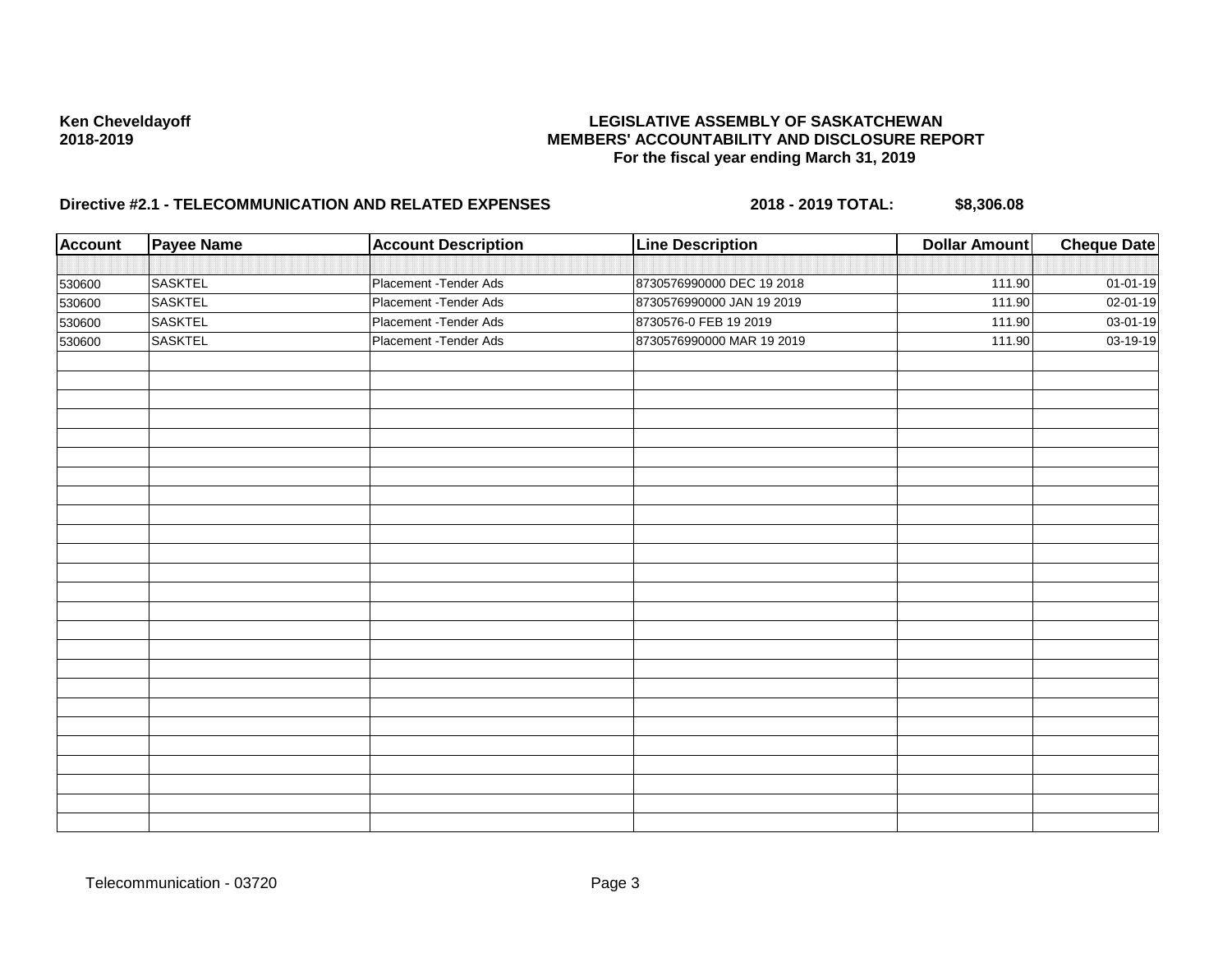| <b>Account</b> | Payee Name | <b>Account Description</b> | <b>Line Description</b> | <b>Dollar Amount</b> | <b>Cheque Date</b> |
|----------------|------------|----------------------------|-------------------------|----------------------|--------------------|
|                |            |                            |                         |                      |                    |
|                |            |                            |                         |                      |                    |
|                |            |                            |                         |                      |                    |
|                |            |                            |                         |                      |                    |
|                |            |                            |                         |                      |                    |
|                |            |                            |                         |                      |                    |
|                |            |                            |                         |                      |                    |
|                |            |                            |                         |                      |                    |
|                |            |                            |                         |                      |                    |
|                |            |                            |                         |                      |                    |
|                |            |                            |                         |                      |                    |
|                |            |                            |                         |                      |                    |
|                |            |                            |                         |                      |                    |
|                |            |                            |                         |                      |                    |
|                |            |                            |                         |                      |                    |
|                |            |                            |                         |                      |                    |
|                |            |                            |                         |                      |                    |
|                |            |                            |                         |                      |                    |
|                |            |                            |                         |                      |                    |
|                |            |                            |                         |                      |                    |
|                |            |                            |                         |                      |                    |
|                |            |                            |                         |                      |                    |
|                |            |                            |                         |                      |                    |
|                |            |                            |                         |                      |                    |
|                |            |                            |                         |                      |                    |
|                |            |                            |                         |                      |                    |
|                |            |                            |                         |                      |                    |
|                |            |                            |                         |                      |                    |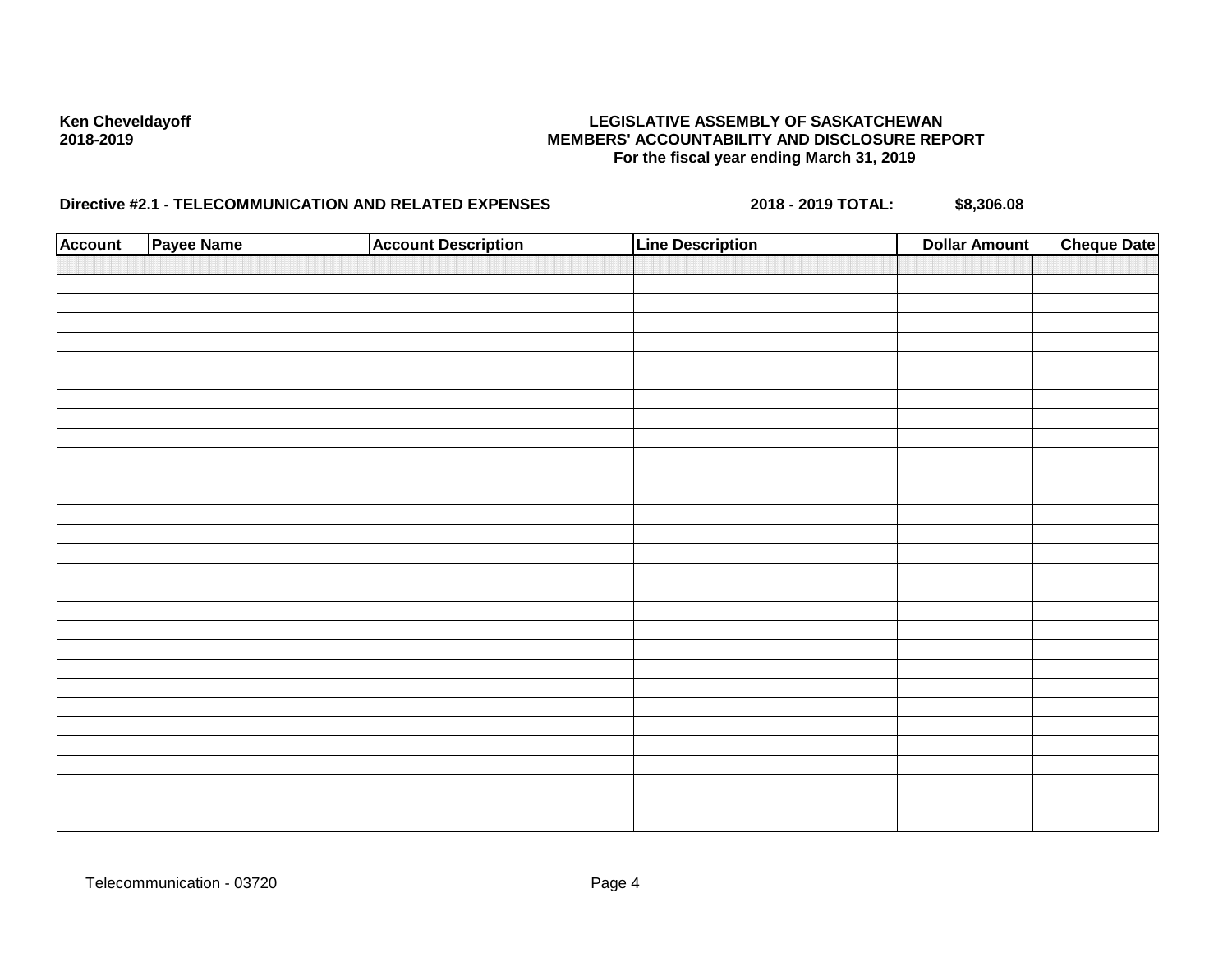| <b>Account</b> | <b>Payee Name</b> | <b>Account Description</b> | <b>Line Description</b> | Dollar Amount | <b>Cheque Date</b> |
|----------------|-------------------|----------------------------|-------------------------|---------------|--------------------|
|                |                   |                            |                         |               |                    |
|                |                   |                            |                         |               |                    |
|                |                   |                            |                         |               |                    |
|                |                   |                            |                         |               |                    |
|                |                   |                            |                         |               |                    |
|                |                   |                            |                         |               |                    |
|                |                   |                            |                         |               |                    |
|                |                   |                            |                         |               |                    |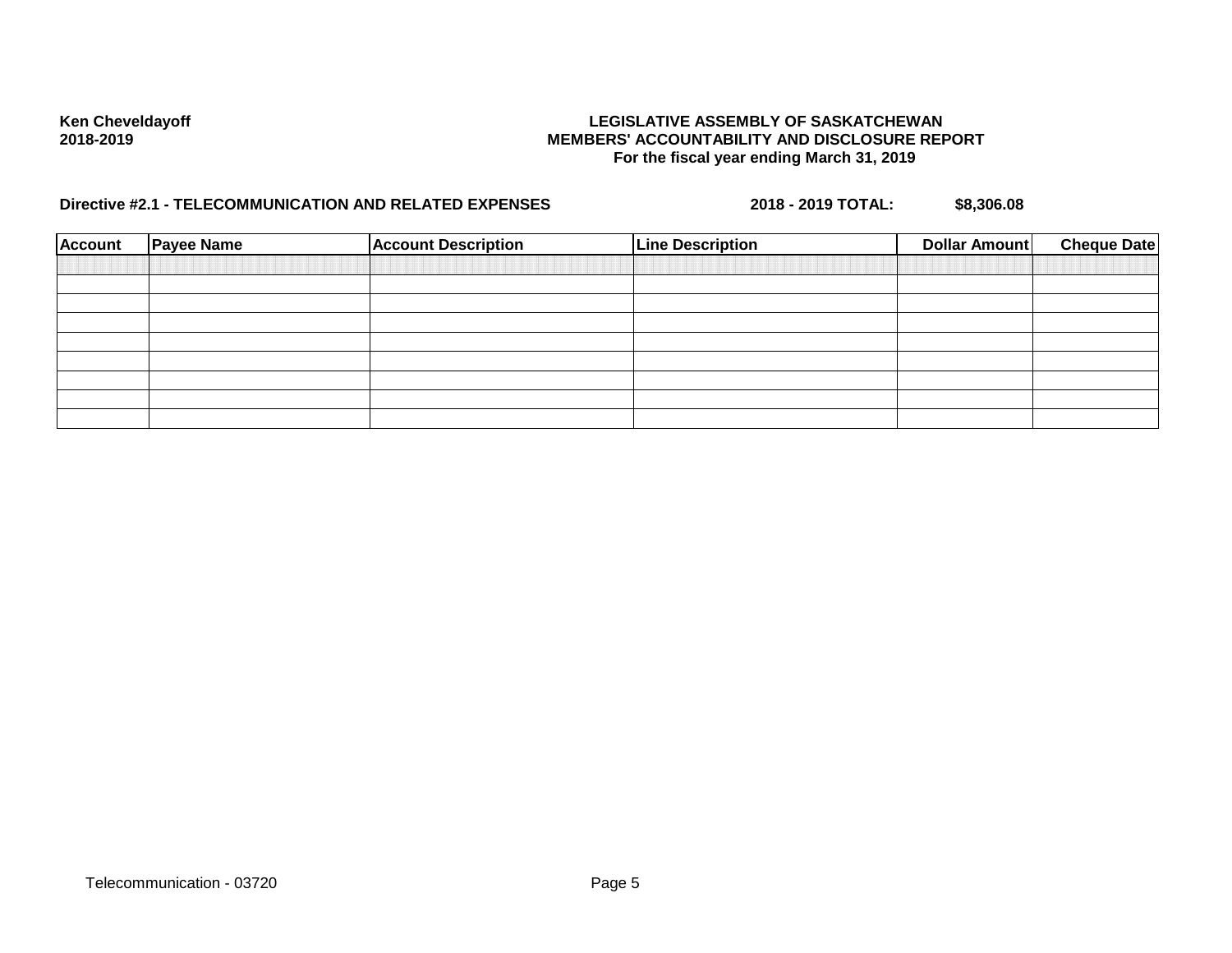### **LEGISLATIVE ASSEMBLY OF SASKATCHEWAN MEMBERS' ACCOUNTABILITY AND DISCLOSURE REPORT For the fiscal year ending March 31, 2019**

| <b>Account</b> | <b>Payee Name</b>        | <b>Account Description</b>  | <b>Line Description</b>                  | <b>Dollar Amount</b> | <b>Cheque Date</b> |
|----------------|--------------------------|-----------------------------|------------------------------------------|----------------------|--------------------|
|                |                          |                             |                                          |                      |                    |
| 541900         | CHEVELDAYOFF, KENNETH A. | Elected Rep - Travel        | MLA TRAVEL MARCH 22-28, 2018             | 811.43               | 04-20-18           |
| 541900         | CHEVELDAYOFF, KENNETH A. | <b>Elected Rep - Travel</b> | MLA TRAVEL APRIL 18 - 30, 2018           | 2,142.35             | 05-04-18           |
| 541900         | CHEVELDAYOFF, KENNETH A. | Elected Rep - Travel        | MLA TRAVEL APRIL 6 - 17, 2018            | 2,056.15             | 05-04-18           |
| 541900         | CHEVELDAYOFF, KENNETH A. | <b>Elected Rep - Travel</b> | MLA TRAVEL MAY 13 - 15, 2018             | 535.30               | 05-17-18           |
| 541900         | CHEVELDAYOFF, KENNETH A. | <b>Elected Rep - Travel</b> | MLA TRAVEL MAY 1 - 12, 2018              | 1,830.83             | 05-17-18           |
| 541900         | CHEVELDAYOFF, KENNETH A. | Elected Rep - Travel        | MLA TRAVEL MAY 29-JUN 4 2018             | 630.45               | 06-06-18           |
| 541900         | CHEVELDAYOFF, KENNETH A. | <b>Elected Rep - Travel</b> | MLA TRAVEL MAY 16-28 2018                | 2,377.95             | 06-06-18           |
| 541900         | CHEVELDAYOFF, KENNETH A. | Elected Rep - Travel        | MLA TRAVEL JUNE 4 - 12, 2018             | 614.90               | 06-22-18           |
| 541900         | CHEVELDAYOFF, KENNETH A. | <b>Elected Rep - Travel</b> | MLA TRAVEL - JUNE 14-25 2018             | 1,244.97             | 07-01-18           |
| 541900         | CHEVELDAYOFF, KENNETH A. | Elected Rep - Travel        | MLA TRAVEL JUNE 18-19 2018               | 150.96               | $07 - 01 - 18$     |
| 541900         | CHEVELDAYOFF, KENNETH A. | Elected Rep - Travel        | MLA TRAVEL JUNE 26-JULY 5 2018           | 386.92               | 07-05-18           |
| 541900         | CHEVELDAYOFF, KENNETH A. | <b>Elected Rep - Travel</b> | MLA TRAVEL JULY 8-10 2018                | 255.80               | $07 - 11 - 18$     |
| 541900         | CHEVELDAYOFF, KENNETH A. | Elected Rep - Travel        | MLA TRAVEL JULY 12 2018                  | 52.38                | 08-01-18           |
| 541900         | CHEVELDAYOFF, KENNETH A. | <b>Elected Rep - Travel</b> | MLA TRAVEL JULY 11-29 2018               | 2,446.42             | 08-15-18           |
| 541900         | CHEVELDAYOFF, KENNETH A. | <b>Elected Rep - Travel</b> | MLA TRAVEL JULY 30-31 2018               | 296.35               | 08-15-18           |
| 541900         | CHEVELDAYOFF, KENNETH A. | Elected Rep - Travel        | MLA TRAVEL AUG 1-11 2018                 | 1,617.49             | $08 - 27 - 18$     |
| 541900         | CHEVELDAYOFF, KENNETH A. | <b>Elected Rep - Travel</b> | MLA TRAVEL AUG 12-18 2018                | 948.50               | 08-27-18           |
| 541900         | CHEVELDAYOFF, KENNETH A. | Elected Rep - Travel        | MLA TRAVEL AUGUST 19-SEPTEMBER 5<br>2018 | 1,621.10             | 09-01-18           |
| 541900         | CHEVELDAYOFF, KENNETH A. | Elected Rep - Travel        | RTV - K. CHEVELDAYOFF - TRAVEL           | $-147.92$            | 09-19-18           |
| 541900         | CHEVELDAYOFF, KENNETH A. | <b>Elected Rep - Travel</b> | MLA TRAVEL SEPTEMBER 6-19 2018           | 1,732.75             | 09-19-18           |
| 541900         | CHEVELDAYOFF, KENNETH A. | Elected Rep - Travel        | MLA TRAVEL SEP 20-26 2018                | 863.92               | $10 - 01 - 18$     |
| 541900         | CHEVELDAYOFF, KENNETH A. | <b>Elected Rep - Travel</b> | MLA TRAVEL AUG 29, 2018                  | 75.00                | 10-05-18           |
| 541900         | CHEVELDAYOFF, KENNETH A. | Elected Rep - Travel        | MLA TRAVEL SEP 27-OCT 11 2018            | 908.62               | 10-15-18           |
| 541900         | CHEVELDAYOFF, KENNETH A. | Elected Rep - Travel        | MLA TRAVEL SEPT 17 2018                  | 150.00               | 10-15-18           |
| 541900         | CHEVELDAYOFF, KENNETH A. | <b>Elected Rep - Travel</b> | MLA TRAVEL OCT 18 2018                   | 100.00               | 10-18-18           |
| 541900         | CHEVELDAYOFF, KENNETH A. | Elected Rep - Travel        | MLA TRAVEL NOV 1-8 2018                  | 517.60               | $11 - 01 - 18$     |
| 541900         | CHEVELDAYOFF, KENNETH A. | <b>Elected Rep - Travel</b> | MLA TRAVEL OCT 22 2018                   | 287.75               | $11-01-18$         |
| 541900         | CHEVELDAYOFF, KENNETH A. | Elected Rep - Travel        | MLA TRAVEL OCT 13-25 2018                | 672.50               | $11-01-18$         |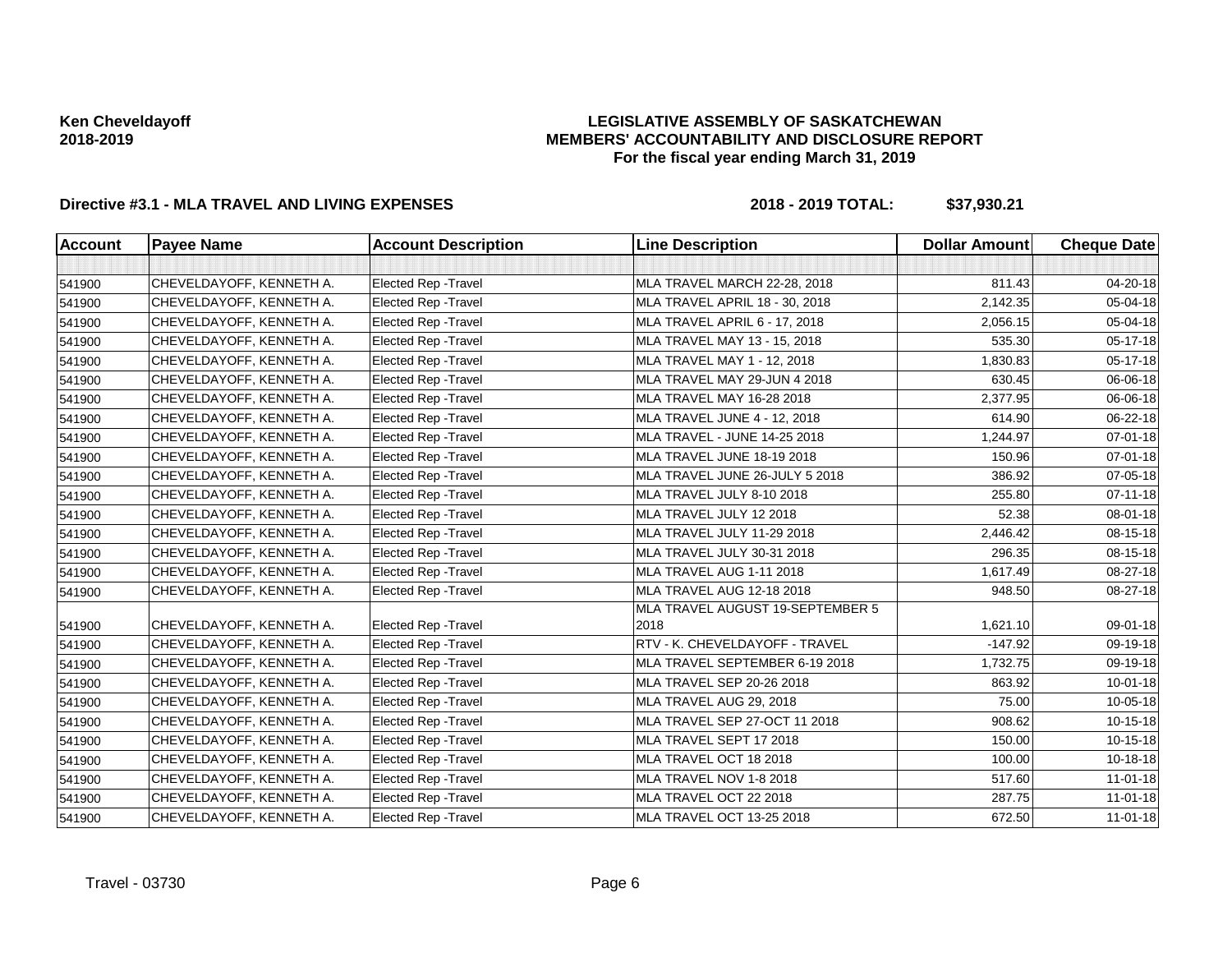### **LEGISLATIVE ASSEMBLY OF SASKATCHEWAN MEMBERS' ACCOUNTABILITY AND DISCLOSURE REPORT For the fiscal year ending March 31, 2019**

| <b>Account</b> | <b>Payee Name</b>        | <b>Account Description</b>  | <b>Line Description</b>          | <b>Dollar Amount</b> | <b>Cheque Date</b> |
|----------------|--------------------------|-----------------------------|----------------------------------|----------------------|--------------------|
|                |                          |                             |                                  |                      |                    |
| 541900         | CHEVELDAYOFF, KENNETH A. | Elected Rep - Travel        | MLA TRAVEL OCT 19 2018           | 42.00                | $11-01-18$         |
| 541900         | CHEVELDAYOFF, KENNETH A. | <b>Elected Rep - Travel</b> | MLA TRAVEL OCTOBER 26 0 31, 2018 | 307.50               | 11-02-18           |
| 541900         | CHEVELDAYOFF, KENNETH A. | Elected Rep - Travel        | MLA TRAVEL NOV 9-17 2018         | 2,753.54             | $11 - 19 - 18$     |
| 541900         | CHEVELDAYOFF, KENNETH A. | Elected Rep - Travel        | MLA TRAVEL NOV 17-28 2018        | 942.85               | 12-01-18           |
| 541900         | CHEVELDAYOFF, KENNETH A. | Elected Rep - Travel        | MLA TRAVEL DEC 17 2018           | 42.00                | 12-10-18           |
| 541900         | CHEVELDAYOFF, KENNETH A. | <b>Elected Rep - Travel</b> | MLA TRAVEL NOV 29- DEC1 3 2018   | 1,105.20             | 12-13-18           |
| 541900         | CHEVELDAYOFF, KENNETH A. | Elected Rep - Travel        | MLA TRAVEL JAN 2-7 2019          | 377.20               | $01 - 07 - 19$     |
| 541900         | CHEVELDAYOFF, KENNETH A. | <b>Elected Rep - Travel</b> | MLA TRAVEL DEC 15-31 2018        | 1,312.80             | $01-07-19$         |
| 541900         | CHEVELDAYOFF, KENNETH A. | <b>Elected Rep - Travel</b> | MLA TRAVEL JAN 9-23 2-19         | 601.80               | 02-01-19           |
| 541900         | CHEVELDAYOFF, KENNETH A. | <b>Elected Rep - Travel</b> | MLA TRAVEL JAN 1-31 2019         | 650.00               | 02-11-19           |
| 541900         | CHEVELDAYOFF, KENNETH A. | <b>Elected Rep - Travel</b> | MLA TRAVEL JAN 25-31 2019        | 293.25               | 02-12-19           |
| 541900         | CHEVELDAYOFF, KENNETH A. | Elected Rep - Travel        | MLA TRAVEL FEB 1-14 2019         | 602.65               | 02-12-19           |
| 541900         | CHEVELDAYOFF, KENNETH A. | Elected Rep - Travel        | MLA TRAVEL FEB 15-22 2019        | 415.65               | 03-01-19           |
| 541900         | CHEVELDAYOFF, KENNETH A. | <b>Elected Rep - Travel</b> | MLA TRAVEL FEB 25-MAR 3 2019     | 191.25               | 03-04-19           |
| 541900         | CHEVELDAYOFF, KENNETH A. | Elected Rep - Travel        | MLA TRAVEL MAR 4-10 2019         | 935.00               | 03-04-19           |
| 541900         | CHEVELDAYOFF, KENNETH A. | Elected Rep - Travel        | MLA TRAVEL FEB 1-28 2019         | 650.00               | 03-06-19           |
| 541900         | CHEVELDAYOFF, KENNETH A. | Elected Rep - Travel        | MLA TRAVEL MAR 1-31 2019         | 650.00               | 03-14-19           |
| 541900         | CHEVELDAYOFF, KENNETH A. | <b>Elected Rep - Travel</b> | MLA TRAVEL MAR 11-17 2019        | 877.05               | 03-18-19           |
|                |                          |                             |                                  |                      |                    |
|                |                          |                             |                                  |                      |                    |
|                |                          |                             |                                  |                      |                    |
|                |                          |                             |                                  |                      |                    |
|                |                          |                             |                                  |                      |                    |
|                |                          |                             |                                  |                      |                    |
|                |                          |                             |                                  |                      |                    |
|                |                          |                             |                                  |                      |                    |
|                |                          |                             |                                  |                      |                    |
|                |                          |                             |                                  |                      |                    |
|                |                          |                             |                                  |                      |                    |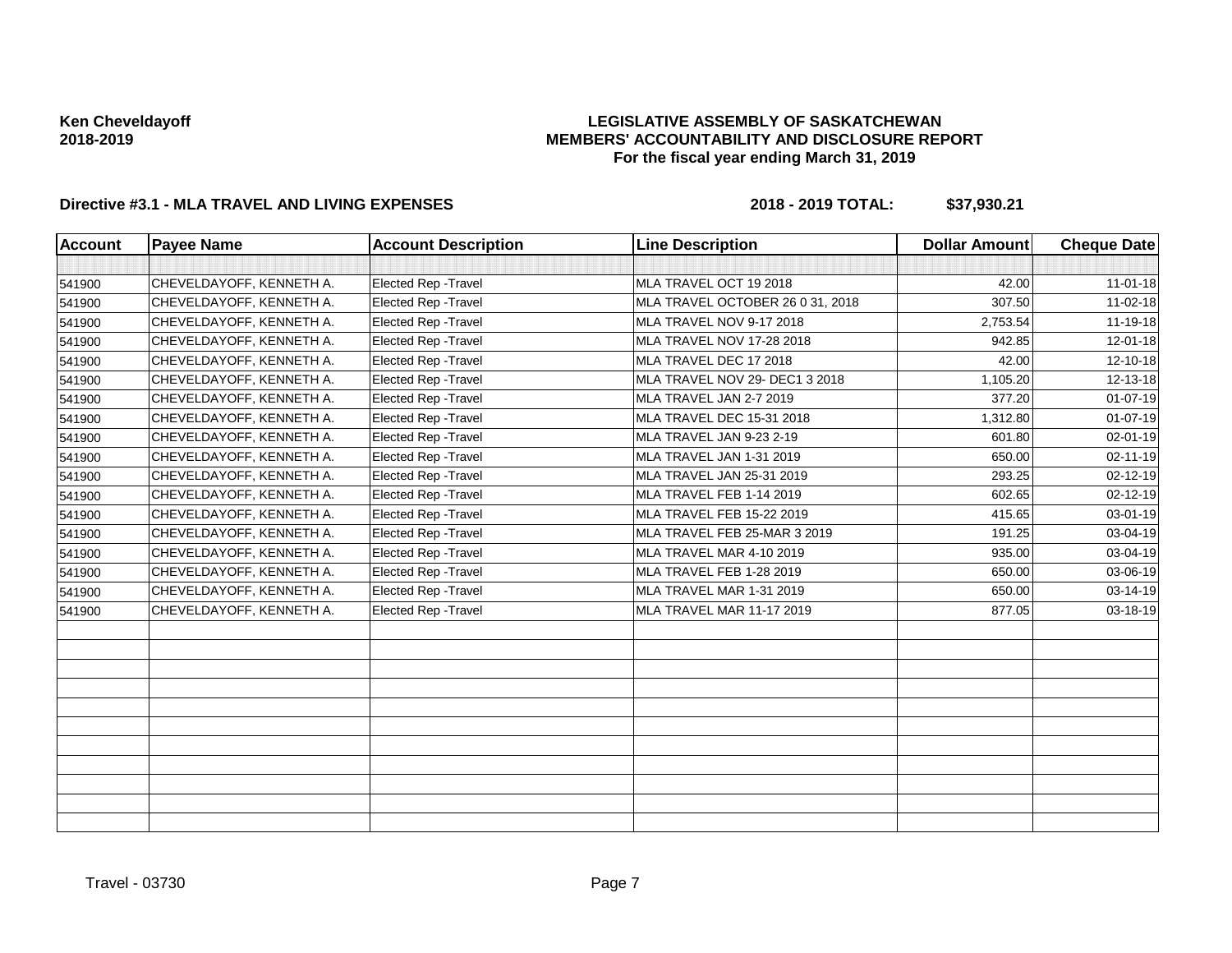### **LEGISLATIVE ASSEMBLY OF SASKATCHEWAN MEMBERS' ACCOUNTABILITY AND DISCLOSURE REPORT For the fiscal year ending March 31, 2019**

| <b>Account</b> | Payee Name | <b>Account Description</b> | <b>Line Description</b> | <b>Dollar Amount</b> | <b>Cheque Date</b> |
|----------------|------------|----------------------------|-------------------------|----------------------|--------------------|
|                |            |                            |                         |                      |                    |
|                |            |                            |                         |                      |                    |
|                |            |                            |                         |                      |                    |
|                |            |                            |                         |                      |                    |
|                |            |                            |                         |                      |                    |
|                |            |                            |                         |                      |                    |
|                |            |                            |                         |                      |                    |
|                |            |                            |                         |                      |                    |
|                |            |                            |                         |                      |                    |
|                |            |                            |                         |                      |                    |
|                |            |                            |                         |                      |                    |
|                |            |                            |                         |                      |                    |
|                |            |                            |                         |                      |                    |
|                |            |                            |                         |                      |                    |
|                |            |                            |                         |                      |                    |
|                |            |                            |                         |                      |                    |
|                |            |                            |                         |                      |                    |
|                |            |                            |                         |                      |                    |
|                |            |                            |                         |                      |                    |
|                |            |                            |                         |                      |                    |
|                |            |                            |                         |                      |                    |
|                |            |                            |                         |                      |                    |
|                |            |                            |                         |                      |                    |
|                |            |                            |                         |                      |                    |
|                |            |                            |                         |                      |                    |
|                |            |                            |                         |                      |                    |
|                |            |                            |                         |                      |                    |
|                |            |                            |                         |                      |                    |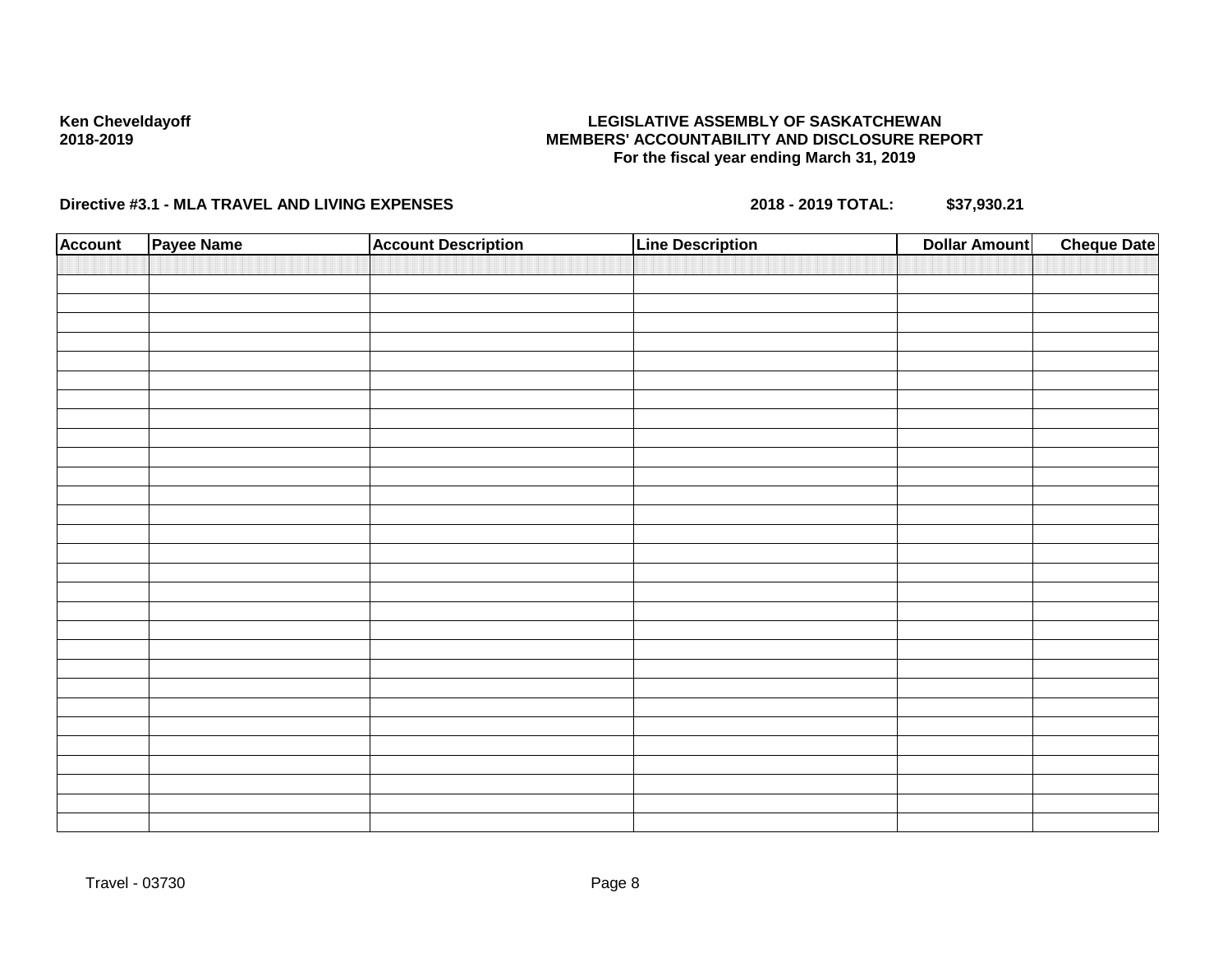### **LEGISLATIVE ASSEMBLY OF SASKATCHEWAN MEMBERS' ACCOUNTABILITY AND DISCLOSURE REPORT For the fiscal year ending March 31, 2019**

| <b>Account</b> | Payee Name | <b>Account Description</b> | <b>Line Description</b> | <b>Cheque Date</b><br><b>Dollar Amount</b> |
|----------------|------------|----------------------------|-------------------------|--------------------------------------------|
|                |            |                            |                         |                                            |
|                |            |                            |                         |                                            |
|                |            |                            |                         |                                            |
|                |            |                            |                         |                                            |
|                |            |                            |                         |                                            |
|                |            |                            |                         |                                            |
|                |            |                            |                         |                                            |
|                |            |                            |                         |                                            |
|                |            |                            |                         |                                            |
|                |            |                            |                         |                                            |
|                |            |                            |                         |                                            |
|                |            |                            |                         |                                            |
|                |            |                            |                         |                                            |
|                |            |                            |                         |                                            |
|                |            |                            |                         |                                            |
|                |            |                            |                         |                                            |
|                |            |                            |                         |                                            |
|                |            |                            |                         |                                            |
|                |            |                            |                         |                                            |
|                |            |                            |                         |                                            |
|                |            |                            |                         |                                            |
|                |            |                            |                         |                                            |
|                |            |                            |                         |                                            |
|                |            |                            |                         |                                            |
|                |            |                            |                         |                                            |
|                |            |                            |                         |                                            |
|                |            |                            |                         |                                            |
|                |            |                            |                         |                                            |
|                |            |                            |                         |                                            |
|                |            |                            |                         |                                            |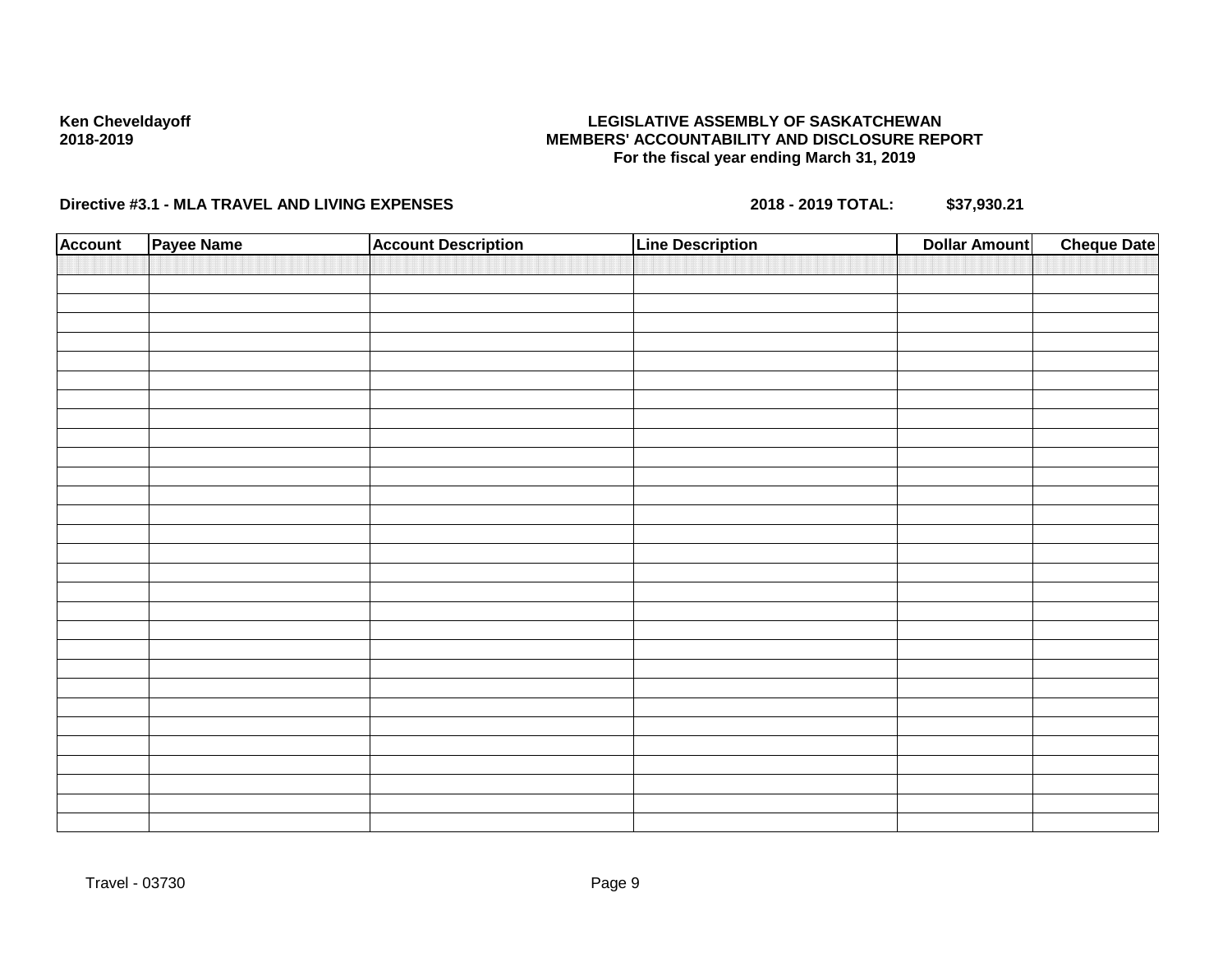### **LEGISLATIVE ASSEMBLY OF SASKATCHEWAN MEMBERS' ACCOUNTABILITY AND DISCLOSURE REPORT For the fiscal year ending March 31, 2019**

| <b>Account</b> | <b>Payee Name</b> | <b>Account Description</b> | <b>Line Description</b> | Dollar Amount | <b>Cheque Date</b> |
|----------------|-------------------|----------------------------|-------------------------|---------------|--------------------|
|                |                   |                            |                         |               |                    |
|                |                   |                            |                         |               |                    |
|                |                   |                            |                         |               |                    |
|                |                   |                            |                         |               |                    |
|                |                   |                            |                         |               |                    |
|                |                   |                            |                         |               |                    |
|                |                   |                            |                         |               |                    |
|                |                   |                            |                         |               |                    |
|                |                   |                            |                         |               |                    |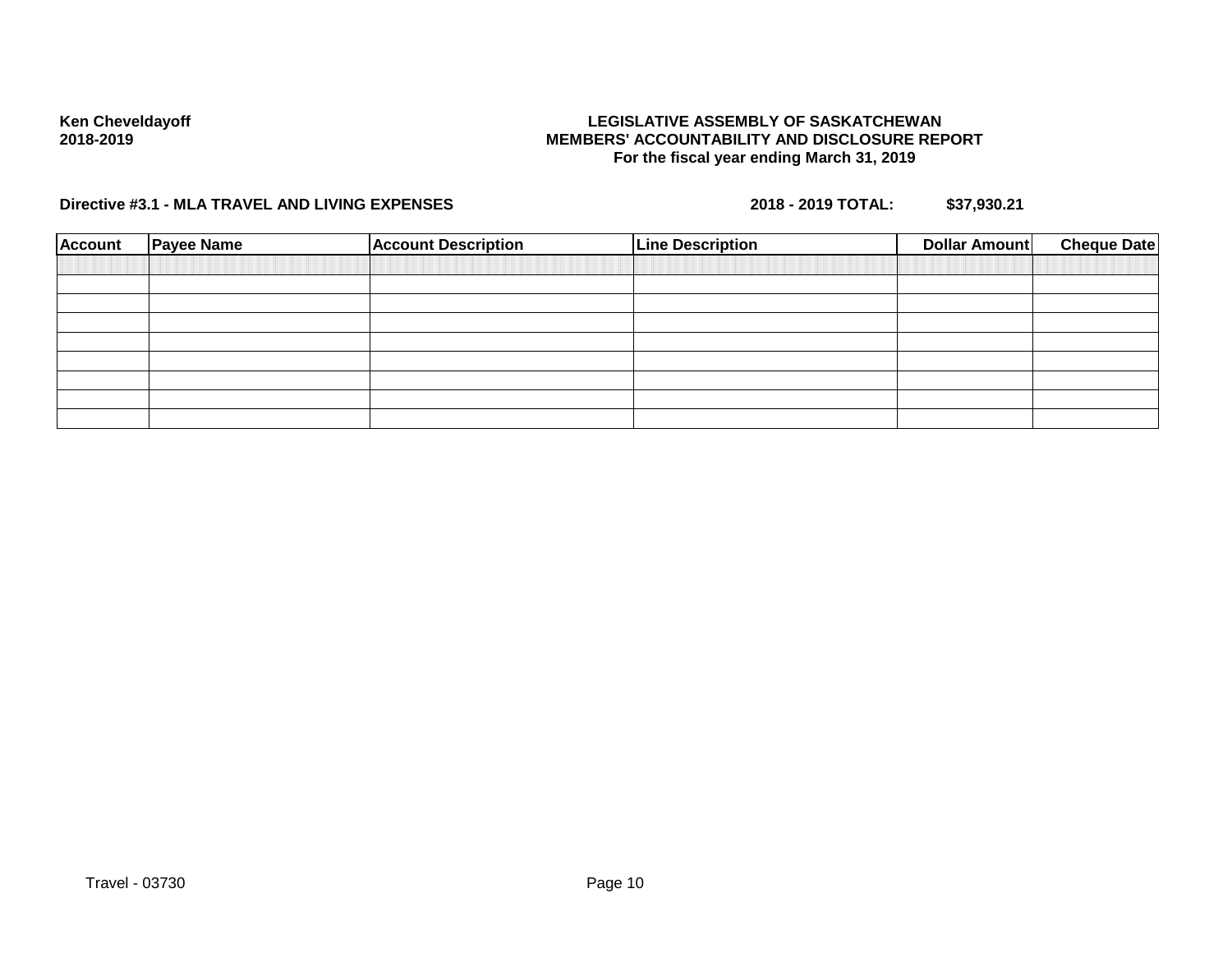### **LEGISLATIVE ASSEMBLY OF SASKATCHEWAN MEMBERS' ACCOUNTABILITY AND DISCLOSURE REPORT For the fiscal year ending March 31, 2019**

| <b>Account</b> | <b>Payee Name</b>                                      | <b>Account Description</b>                | <b>Line Description</b>             | <b>Dollar Amount</b> | <b>Cheque Date</b> |
|----------------|--------------------------------------------------------|-------------------------------------------|-------------------------------------|----------------------|--------------------|
|                |                                                        |                                           |                                     |                      |                    |
| 522000         | <b>COLLIERS MCCLOCKLIN REAL</b><br><b>ESTATE CORP.</b> | Rent of Ground, Buildings and Other Space | APRIL 2018 MLA OFFICE RENT/2017 ADJ | 2,115.91             | $04 - 01 - 18$     |
| 522000         | <b>COLLIERS MCCLOCKLIN REAL</b><br><b>ESTATE CORP.</b> | Rent of Ground, Buildings and Other Space | RTV - K. CHEVELDAYOFF - OFFICE RENT | $-1,224.76$          | $04 - 16 - 18$     |
| 522000         | <b>COLLIERS MCCLOCKLIN REAL</b><br><b>ESTATE CORP.</b> | Rent of Ground, Buildings and Other Space | MAY 2018 MLA OFFICE RENT            | 2,449.52             | 05-01-18           |
| 522000         | <b>COLLIERS MCCLOCKLIN REAL</b><br><b>ESTATE CORP.</b> | Rent of Ground, Buildings and Other Space | JUNE 2018 MLA OFFICE RENT           | 2,449.52             | 06-01-18           |
| 522000         | <b>COLLIERS MCCLOCKLIN REAL</b><br><b>ESTATE CORP.</b> | Rent of Ground, Buildings and Other Space | RTV - K. CHEVELDAYOFF - OFFICE RENT | $-1,224.76$          | 06-07-18           |
| 522000         | <b>COLLIERS MCCLOCKLIN REAL</b><br><b>ESTATE CORP.</b> | Rent of Ground, Buildings and Other Space | MLA OFFICE RENT JULY 2018           | 2,449.52             | $07 - 01 - 18$     |
| 522000         | <b>COLLIERS MCCLOCKLIN REAL</b><br><b>ESTATE CORP.</b> | Rent of Ground, Buildings and Other Space | RTV - K. CHEVELDAYOFF - OFFICE RENT | $-1,224.76$          | 07-09-18           |
| 522000         | <b>COLLIERS MCCLOCKLIN REAL</b><br><b>ESTATE CORP.</b> | Rent of Ground, Buildings and Other Space | RTV - K. CHEVELDAYOFF - OFFICE RENT | $-1,224.76$          | $07 - 26 - 18$     |
| 522000         | <b>COLLIERS MCCLOCKLIN REAL</b><br><b>ESTATE CORP.</b> | Rent of Ground, Buildings and Other Space | MLA OFFICE RENT AUGUST 1 2018       | 2,449.52             | 08-01-18           |
| 522000         | <b>COLLIERS MCCLOCKLIN REAL</b><br><b>ESTATE CORP.</b> | Rent of Ground, Buildings and Other Space | MLA OFFICE RENT SEPTEMBER 2018      | 2,449.52             | 08-20-18           |
| 522000         | <b>COLLIERS MCCLOCKLIN REAL</b><br><b>ESTATE CORP.</b> | Rent of Ground, Buildings and Other Space | RTV - K. CHEVELDAYOFF - OFFICE RENT | $-1,224.75$          | 08-30-18           |
| 522000         | <b>COLLIERS MCCLOCKLIN REAL</b><br><b>ESTATE CORP.</b> | Rent of Ground, Buildings and Other Space | RTV - K. CHEVELDAYOFF - OFFICE RENT | $-1,224.76$          | 09-26-18           |
| 522000         | <b>COLLIERS MCCLOCKLIN REAL</b><br>IESTATE CORP.       | Rent of Ground, Buildings and Other Space | MLA OFFICE RENT OCTOBER 2018        | 2,449.52             | $10 - 01 - 18$     |
| 522000         | <b>COLLIERS MCCLOCKLIN REAL</b><br><b>ESTATE CORP.</b> | Rent of Ground, Buildings and Other Space | RTV - K. CHEVELDAYOFF - OFFICE RENT | $-1,065.75$          | 10-22-18           |
| 522000         | <b>COLLIERS MCCLOCKLIN REAL</b><br><b>ESTATE CORP.</b> | Rent of Ground, Buildings and Other Space | NOVEMBER 2018 MLA OFFICE RENT       | 2,449.52             | 11-01-18           |
| 522000         | <b>COLLIERS MCCLOCKLIN REAL</b><br><b>ESTATE CORP.</b> | Rent of Ground, Buildings and Other Space | RTV - K. CHEVELDAYOFF - OFFICE RENT | $-1,224.75$          | 11-26-18           |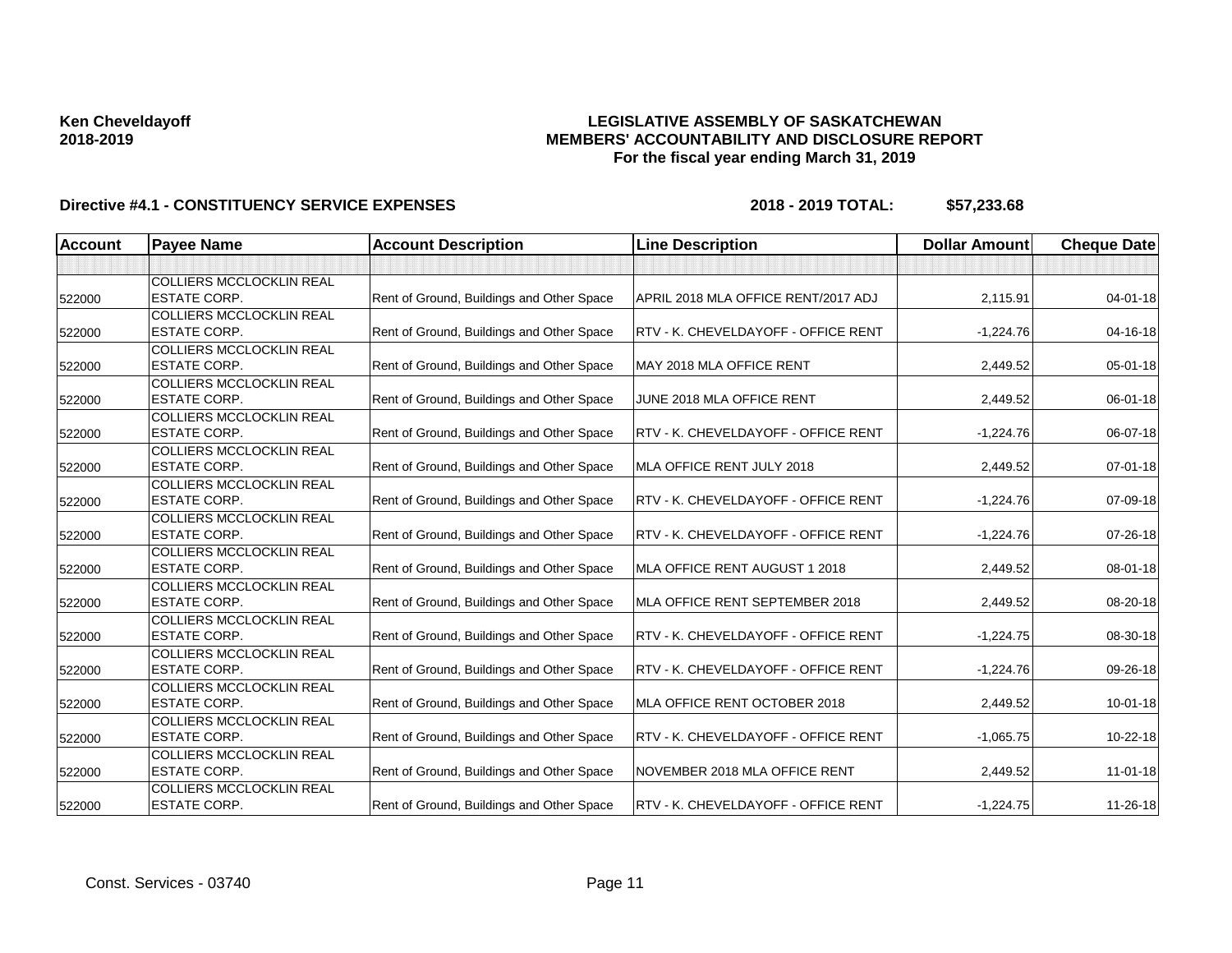### **LEGISLATIVE ASSEMBLY OF SASKATCHEWAN MEMBERS' ACCOUNTABILITY AND DISCLOSURE REPORT For the fiscal year ending March 31, 2019**

| <b>Account</b> | <b>Payee Name</b>                                      | <b>Account Description</b>                | <b>Line Description</b>                                | <b>Dollar Amount</b> | <b>Cheque Date</b> |
|----------------|--------------------------------------------------------|-------------------------------------------|--------------------------------------------------------|----------------------|--------------------|
|                |                                                        |                                           |                                                        |                      |                    |
| 522000         | <b>COLLIERS MCCLOCKLIN REAL</b><br><b>ESTATE CORP.</b> | Rent of Ground, Buildings and Other Space | MLA OFFICE RENT DEC 2018                               | 2,449.52             | 12-01-18           |
| 522000         | <b>COLLIERS MCCLOCKLIN REAL</b><br><b>ESTATE CORP.</b> | Rent of Ground, Buildings and Other Space | JAN 2019 MLA OFFICE RENT                               | 2,702.61             | $01 - 01 - 19$     |
| 522000         | <b>COLLIERS MCCLOCKLIN REAL</b><br><b>ESTATE CORP.</b> | Rent of Ground, Buildings and Other Space | <b>RTV - K. CHEVELDAYOFF - OFFICE RENT</b>             | $-1,024.76$          | $01 - 03 - 19$     |
| 522000         | <b>COLLIERS MCCLOCKLIN REAL</b><br><b>ESTATE CORP.</b> | Rent of Ground, Buildings and Other Space | RTV - K. CHEVELDAYOFF - OFFICE RENT                    | $-1,251.30$          | $01 - 17 - 19$     |
| 522000         | <b>COLLIERS MCCLOCKLIN REAL</b><br>IESTATE CORP.       | Rent of Ground, Buildings and Other Space | FEB 2019 MLA OFFICE RENT                               | 2,702.61             | $02 - 01 - 19$     |
| 522000         | <b>COLLIERS MCCLOCKLIN REAL</b><br><b>ESTATE CORP.</b> | Rent of Ground, Buildings and Other Space | RTV - CHEVELDAYOFF OFFICE RENT<br><b>REIMBURSEMENT</b> | $-1,051.31$          | 03-07-19           |
| 522200         | MINISTER OF FINANCE-MINISTRY<br>OF CENTRAL SERVICES    | Rent of Photocopiers                      | <b>COPIER SERVICE FEES</b>                             | 100.00               | $12 - 01 - 18$     |
| 522200         | <b>SUCCESS OFFICE SYSTEMS</b>                          | Rent of Photocopiers                      | <b>COPIER CHARGES</b>                                  | 341.60               | 04-04-18           |
| 522200         | <b>SUCCESS OFFICE SYSTEMS</b>                          | <b>Rent of Photocopiers</b>               | RTV - K. CHEVELDAYOFF - COPIER<br><b>CHARGES</b>       | $-170.80$            | $04 - 16 - 18$     |
| 522200         | <b>SUCCESS OFFICE SYSTEMS</b>                          | <b>Rent of Photocopiers</b>               | <b>COPIER CHARGES</b>                                  | 386.87               | 06-01-18           |
| 522200         | <b>SUCCESS OFFICE SYSTEMS</b>                          | Rent of Photocopiers                      | RTV - K. CHEVELDAYOFF - COPIER<br><b>CHARGES</b>       | $-156.62$            | 06-07-18           |
| 522200         | <b>SUCCESS OFFICE SYSTEMS</b>                          | Rent of Photocopiers                      | <b>COPIER RENTAL</b>                                   | 459.78               | $07 - 01 - 18$     |
| 522200         | <b>SUCCESS OFFICE SYSTEMS</b>                          | Rent of Photocopiers                      | RTV - K. CHEVELDAYOFF - COPIER<br><b>CHARGE</b>        | $-193.44$            | 07-09-18           |
| 522200         | <b>SUCCESS OFFICE SYSTEMS</b>                          | <b>Rent of Photocopiers</b>               | RTV - K. CHEVELDAYOFF - COPIER<br><b>CHARGES</b>       | $-229.89$            | 07-26-18           |
| 522200         | <b>SUCCESS OFFICE SYSTEMS</b>                          | Rent of Photocopiers                      | <b>COPIER CHARGES</b>                                  | 388.84               | 08-10-18           |
| 522200         | <b>SUCCESS OFFICE SYSTEMS</b>                          | Rent of Photocopiers                      | RTV - K. CHEVELDAYOFF - COPIER<br><b>CHARGES</b>       | $-194.42$            | 08-30-18           |
| 522200         | <b>SUCCESS OFFICE SYSTEMS</b>                          | Rent of Photocopiers                      | <b>COPIER CHARGES</b>                                  | 388.68               | 09-04-18           |
| 522200         | <b>SUCCESS OFFICE SYSTEMS</b>                          | Rent of Photocopiers                      | RTV - K. CHEVELDAYOFF - COPIER<br><b>CHARGES</b>       | $-194.34$            | 09-26-18           |
| 522200         | <b>SUCCESS OFFICE SYSTEMS</b>                          | Rent of Photocopiers                      | <b>COPIER CHARGES</b>                                  | 313.24               | $10 - 01 - 18$     |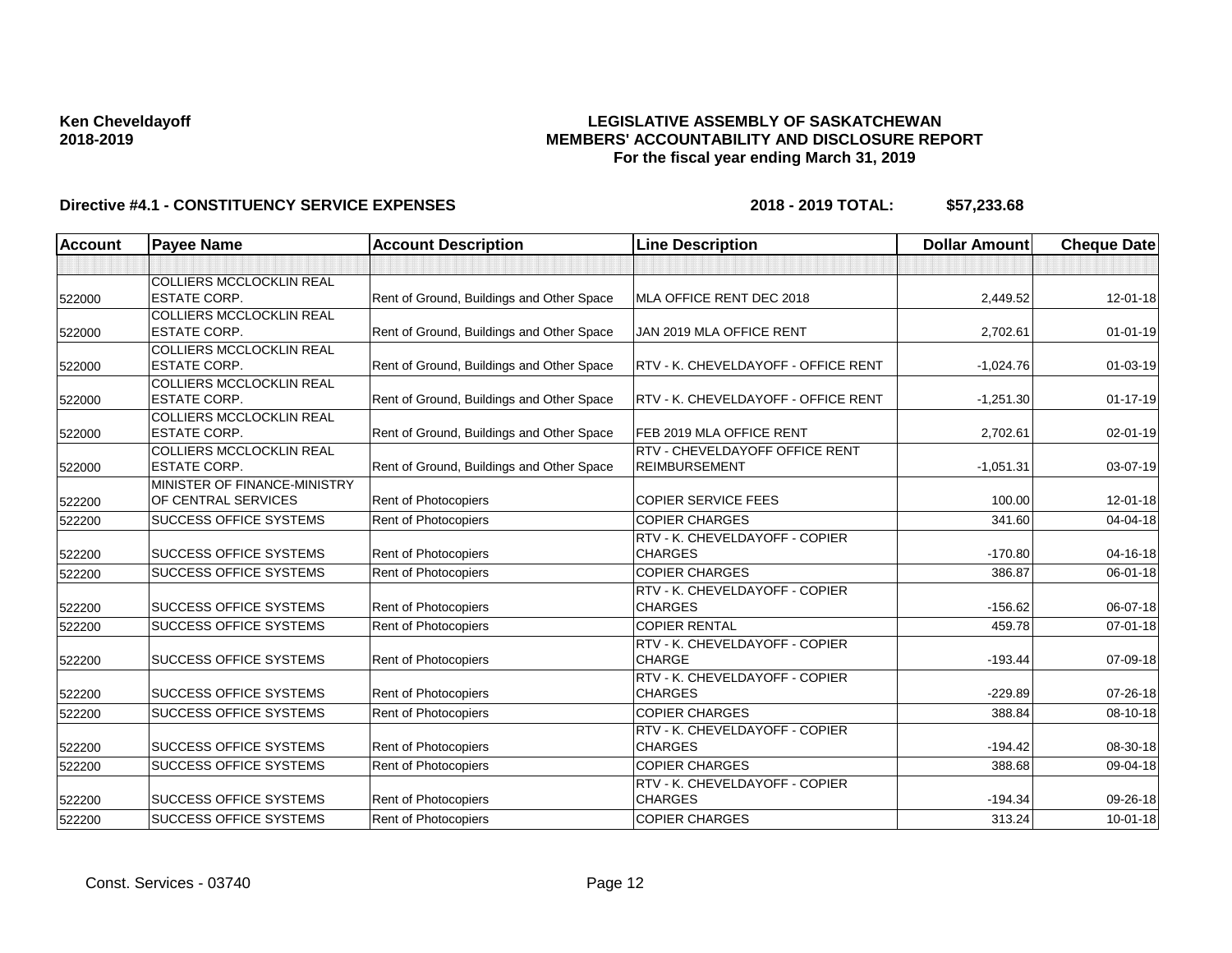### **LEGISLATIVE ASSEMBLY OF SASKATCHEWAN MEMBERS' ACCOUNTABILITY AND DISCLOSURE REPORT For the fiscal year ending March 31, 2019**

| Account | <b>Payee Name</b>             | <b>Account Description</b>          | <b>Line Description</b>                                     | <b>Dollar Amount</b> | <b>Cheque Date</b> |
|---------|-------------------------------|-------------------------------------|-------------------------------------------------------------|----------------------|--------------------|
|         |                               |                                     |                                                             |                      |                    |
| 522200  | <b>SUCCESS OFFICE SYSTEMS</b> | Rent of Photocopiers                | <b>COPIER CHARGES</b>                                       | 374.18               | 10-04-18           |
|         |                               |                                     | RTV - K. CHEVELDAYOFF - COPIER                              |                      |                    |
| 522200  | <b>SUCCESS OFFICE SYSTEMS</b> | Rent of Photocopiers                | <b>CHARGES</b>                                              | $-187.09$            | 10-22-18           |
|         |                               |                                     | RTV - K. CHEVELDAYOFF - COPIER                              |                      |                    |
| 522200  | <b>SUCCESS OFFICE SYSTEMS</b> | Rent of Photocopiers                | <b>CHARGES</b>                                              | $-168.68$            | 11-26-18           |
| 522200  | <b>SUCCESS OFFICE SYSTEMS</b> | Rent of Photocopiers                | <b>COPIER CHARGES</b>                                       | 375.96               | 12-06-18           |
| 522200  | <b>SUCCESS OFFICE SYSTEMS</b> | Rent of Photocopiers                | <b>COPIER CHARGES</b>                                       | 337.36               | $01 - 01 - 19$     |
| 522200  | <b>SUCCESS OFFICE SYSTEMS</b> | Rent of Photocopiers                | <b>COPIER CHARGES</b>                                       | 564.51               | $01 - 02 - 19$     |
|         |                               |                                     | RTV - K. CHEVELDAYOFF - COPIER                              |                      |                    |
| 522200  | <b>SUCCESS OFFICE SYSTEMS</b> | Rent of Photocopiers                | <b>CHARGES</b>                                              | $-187.98$            | $01 - 03 - 19$     |
|         | <b>SUCCESS OFFICE SYSTEMS</b> | <b>Rent of Photocopiers</b>         | RTV - K. CHEVELDAYOFF - COPIER<br><b>CHARGE</b>             | $-282.25$            | $01 - 17 - 19$     |
| 522200  |                               |                                     |                                                             |                      |                    |
| 522200  | <b>SUCCESS OFFICE SYSTEMS</b> | Rent of Photocopiers                | <b>COPIER CHARGES</b><br><b>INSURANCE POLICY KENCHEV-01</b> | 339.45               | 02-01-19           |
| 522500  | HOFFMANN KOOL INSURANCE       | <b>Insurance Premiums</b>           | <b>CHEVELDAYOFF</b>                                         | 607.38               | 05-02-18           |
| 522700  | <b>SASKATOON, CITY OF</b>     | Utilities - Electricity and Nat Gas | RTV - K. CHEVELDAYOFF - UTILITIES                           | $-265.65$            | 04-16-18           |
| 522700  | SASKATOON, CITY OF            | Utilities - Electricity and Nat Gas | 101406475 APRIL 22, 2018                                    | 496.00               | 05-01-18           |
| 522700  | SASKATOON, CITY OF            | Utilities - Electricity and Nat Gas | WATER & ELECTRICITY MAY 22 2018                             | 419.74               | 06-01-18           |
| 522700  | SASKATOON, CITY OF            | Utilities - Electricity and Nat Gas | RTV - K. CHEVELDAYOFF - UTILITIES                           | $-248.00$            | 06-07-18           |
| 522700  | SASKATOON, CITY OF            | Utilities - Electricity and Nat Gas | <b>UTILITIES</b>                                            | 593.15               | 07-01-18           |
| 522700  | SASKATOON, CITY OF            | Utilities - Electricity and Nat Gas | RTV - K. CHEVELDAYOFF - UTILITIES                           | $-209.87$            | 07-09-18           |
| 522700  | SASKATOON, CITY OF            | Utilities - Electricity and Nat Gas | RTV - K. CHEVELDAYOFF - UTILITIES                           | $-296.58$            | 07-26-18           |
| 522700  | SASKATOON, CITY OF            | Utilities - Electricity and Nat Gas | <b>UTILITIES</b>                                            | 600.19               | 08-01-18           |
| 522700  | SASKATOON, CITY OF            | Utilities - Electricity and Nat Gas | 101406475 AUGUST 22 2018                                    | 531.30               | 08-20-18           |
| 522700  | SASKATOON, CITY OF            | Utilities - Electricity and Nat Gas | RTV - K. CHEVELDAYOFF - UTILITIES                           | $-300.10$            | 08-30-18           |
| 522700  | SASKATOON, CITY OF            | Utilities - Electricity and Nat Gas | RTV - K. CHEVELDAYOFF - UTILITIES                           | $-265.65$            | 09-26-18           |
| 522700  | SASKATOON, CITY OF            | Utilities - Electricity and Nat Gas | 101406475 SEPT 22, 2018                                     | 426.07               | $10 - 01 - 18$     |
| 522700  | SASKATOON, CITY OF            | Utilities - Electricity and Nat Gas | RTV - K. CHEVELDAYOFF - UTILITIES                           | $-213.04$            | 10-22-18           |
| 522700  | SASKATOON, CITY OF            | Utilities - Electricity and Nat Gas | 101406475 OCT 22 2018                                       | 374.09               | $11 - 01 - 18$     |
| 522700  | SASKATOON, CITY OF            | Utilities - Electricity and Nat Gas | RTV - K. CHEVELDAYOFF - UTILITIES                           | $-187.05$            | 11-26-18           |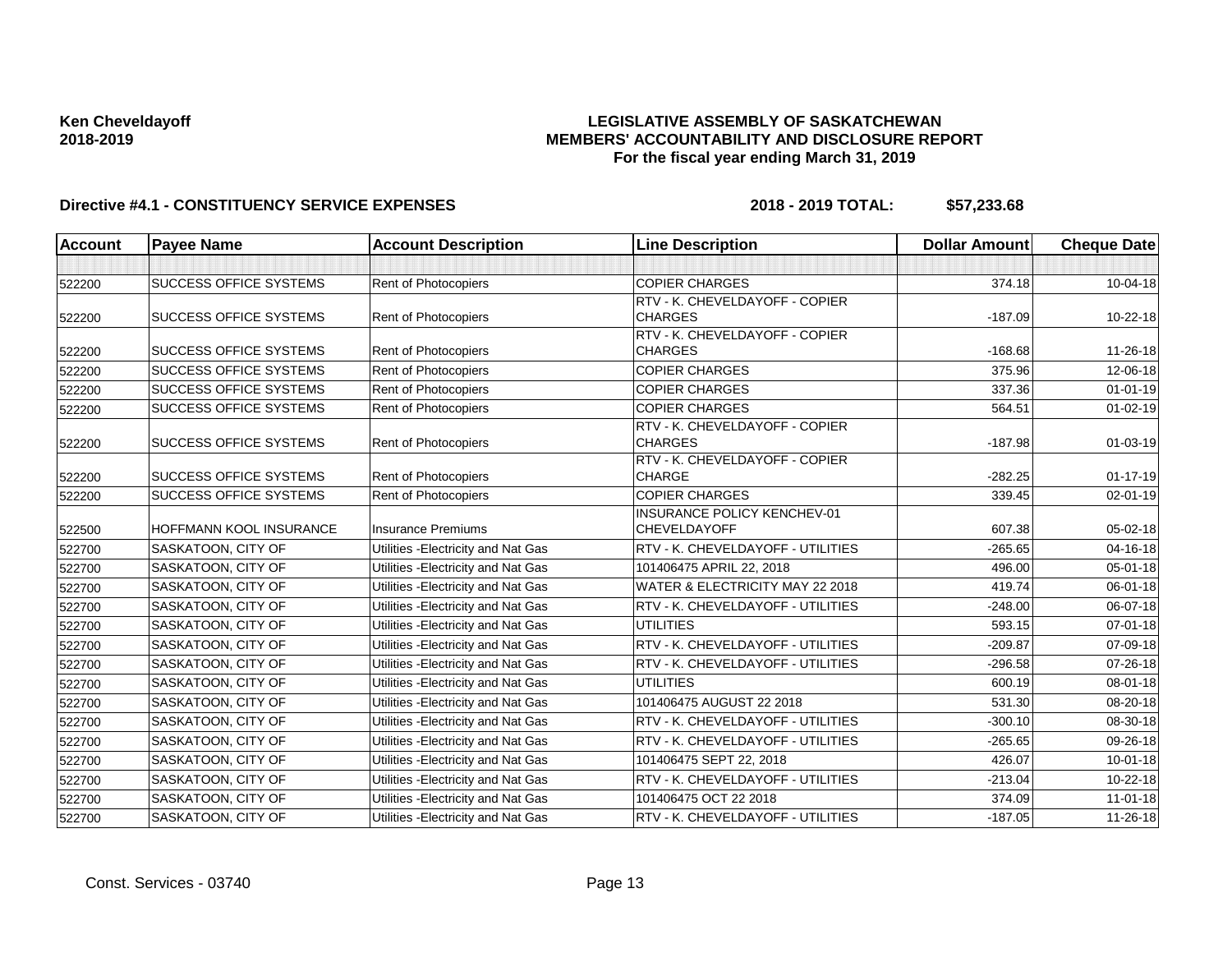### **LEGISLATIVE ASSEMBLY OF SASKATCHEWAN MEMBERS' ACCOUNTABILITY AND DISCLOSURE REPORT For the fiscal year ending March 31, 2019**

| <b>Account</b> | <b>Payee Name</b>       | <b>Account Description</b>           | <b>Line Description</b>                                   | <b>Dollar Amount</b> | <b>Cheque Date</b> |
|----------------|-------------------------|--------------------------------------|-----------------------------------------------------------|----------------------|--------------------|
|                |                         |                                      |                                                           |                      |                    |
| 522700         | SASKATOON, CITY OF      | Utilities - Electricity and Nat Gas  | 101406475 NOV 22 2018                                     | 542.04               | 12-01-18           |
| 522700         | SASKATOON, CITY OF      | Utilities - Electricity and Nat Gas  | 101406475 DEC 22 2018                                     | 582.11               | $01 - 01 - 19$     |
| 522700         | SASKATOON, CITY OF      | Utilities - Electricity and Nat Gas  | RTV - K. CHEVELDAYOFF - UTILITIES                         | $-271.02$            | $01 - 03 - 19$     |
| 522700         | SASKATOON, CITY OF      | Utilities - Electricity and Nat Gas  | RTV - K. CHEVELDAYOFF - UTILITIES                         | $-291.06$            | $01 - 17 - 19$     |
| 522700         | SASKATOON, CITY OF      | Utilities - Electricity and Nat Gas  | 101406475 JANUARY 1-31 2019                               | 609.31               | $02 - 01 - 19$     |
| 522700         | SASKATOON, CITY OF      | Utilities - Electricity and Nat Gas  | RTV - CHEVELDAYOFF UTILITY<br><b>REIMBURSEMENT</b>        | $-304.66$            | 03-07-19           |
| 522700         | SASKENERGY INCORPORATED | Utilities - Electricity and Nat Gas  | RTV - K. CHEVELDAYOFF - UTILITIES                         | $-48.60$             | 04-16-18           |
| 522700         | SASKENERGY INCORPORATED | Utilities - Electricity and Nat Gas  | 87650100000 APRIL 18, 2018                                | 94.10                | 05-01-18           |
| 522700         | SASKENERGY INCORPORATED | Utilities - Electricity and Nat Gas  | 67650100000 MAY 18/18                                     | 51.53                | $06 - 01 - 18$     |
| 522700         | SASKENERGY INCORPORATED | Utilities - Electricity and Nat Gas  | RTV - K. CHEVELDAYOFF - UTILITIES                         | $-47.05$             | 06-07-18           |
| 522700         | SASKENERGY INCORPORATED | Utilities - Electricity and Nat Gas  | 67650100000 JUNE 18, 2018                                 | 40.43                | 06-18-18           |
| 522700         | SASKENERGY INCORPORATED | Utilities - Electricity and Nat Gas  | RTV - K. CHEVELDAYOFF - UTILITIES                         | $-45.98$             | 07-09-18           |
| 522700         | SASKENERGY INCORPORATED | Utilities - Electricity and Nat Gas  | <b>UTILITIES</b>                                          | 40.43                | 08-01-18           |
| 522700         | SASKENERGY INCORPORATED | Utilities - Electricity and Nat Gas  | 67650100000 AUGUST 20 2018                                | 40.43                | 08-20-18           |
| 522700         | SASKENERGY INCORPORATED | Utilities - Electricity and Nat Gas  | RTV - K. CHEVELDAYOFF - UTILITIES                         | $-20.22$             | 08-30-18           |
| 522700         | SASKENERGY INCORPORATED | Utilities - Electricity and Nat Gas  | RTV - K. CHEVELDAYOFF - UTILITIES                         | $-20.22$             | 09-26-18           |
| 522700         | SASKENERGY INCORPORATED | Utilities - Electricity and Nat Gas  | 67650100000 AUG 15 2018                                   | 40.43                | $10 - 01 - 18$     |
| 522700         | SASKENERGY INCORPORATED | Utilities - Electricity and Nat Gas  | RTV - K. CHEVELDAYOFF - UTILITIES                         | $-20.22$             | 10-22-18           |
| 522700         | SASKENERGY INCORPORATED | Utilities - Electricity and Nat Gas  | 67650100000 OCTOBER 17, 2018                              | 97.19                | $11 - 01 - 18$     |
| 522700         | SASKENERGY INCORPORATED | Utilities - Electricity and Nat Gas  | RTV - K. CHEVELDAYOFF - UTILITIES                         | $-48.60$             | 11-26-18           |
| 522700         | SASKENERGY INCORPORATED | Utilities - Electricity and Nat Gas  | 67650100000 NOV 18 2018                                   | 114.92               | $12 - 01 - 18$     |
| 522700         | SASKENERGY INCORPORATED | Utilities - Electricity and Nat Gas  | 67650100000 DEC 17 2018                                   | 117.85               | $01 - 01 - 19$     |
| 522700         | SASKENERGY INCORPORATED | Utilities - Electricity and Nat Gas  | RTV - K. CHEVELDAYOFF - UTILITIES                         | $-57.46$             | $01-03-19$         |
| 522700         | SASKENERGY INCORPORATED | Utilities - Electricity and Nat Gas  | RTV - K. CHEVELDAYOFF - UTILITIES                         | $-58.93$             | $01 - 17 - 19$     |
| 522700         | SASKENERGY INCORPORATED | Utilities - Electricity and Nat Gas  | 67650100000 JAN 17 2019                                   | 131.47               | 02-01-19           |
| 522700         | SASKENERGY INCORPORATED | Utilities - Electricity and Nat Gas  | <b>RTV - CHEVELDAYOFF UTILITY</b><br><b>REIMBURSEMENT</b> | $-124.65$            | 03-07-19           |
| 525000         | ALAMARES, JENNY         | Postal, Courier, Freight and Related | <b>REIMB: POSTAGE</b>                                     | 89.25                | $01 - 05 - 19$     |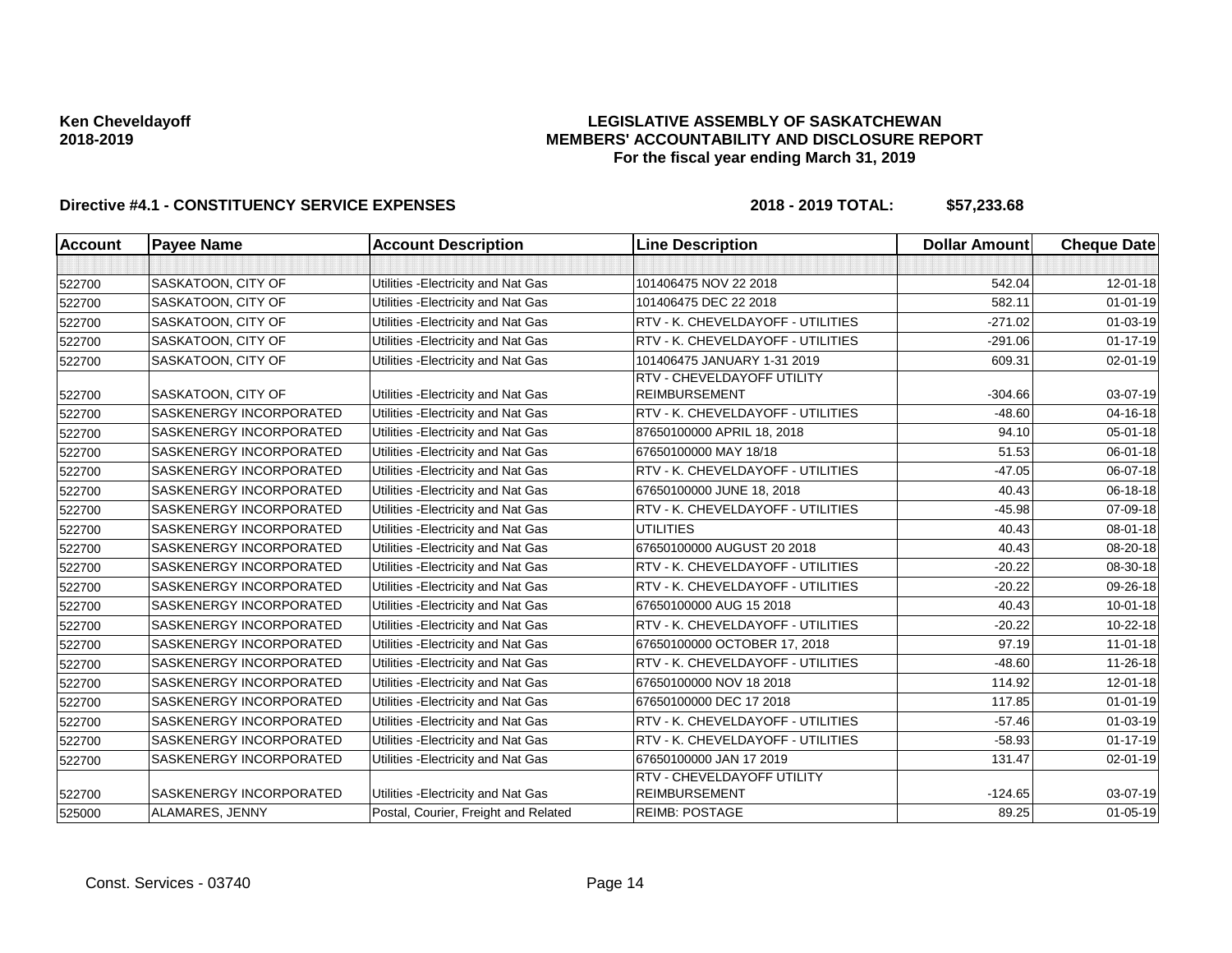### **LEGISLATIVE ASSEMBLY OF SASKATCHEWAN MEMBERS' ACCOUNTABILITY AND DISCLOSURE REPORT For the fiscal year ending March 31, 2019**

| Postal, Courier, Freight and Related<br><b>REIMB: POSTAGE</b><br>267.75<br>CHEVELDAYOFF, KENNETH A.<br>525000<br>CHEVELDAYOFF, KENNETH A.<br>Postal, Courier, Freight and Related<br><b>REIMB: POSTAGE</b><br>102.00<br>525000<br>MINISTER OF FINANCE-MINISTRY<br>OF CENTRAL SERVICES<br>Postal, Courier, Freight and Related<br>MAY 2018 MAIL SERVICES<br>47.92<br>525000<br>MINISTER OF FINANCE-MINISTRY<br>Postal, Courier, Freight and Related<br>OF CENTRAL SERVICES<br><b>APRIL 2018 MAIL SERVICES</b><br>47.92<br>525000<br>MINISTER OF FINANCE-MINISTRY<br>OF CENTRAL SERVICES<br>Postal, Courier, Freight and Related<br>MAIL SERVICES JUNE 2018<br>1.854.37<br>525000<br>MINISTER OF FINANCE-MINISTRY<br>Postal, Courier, Freight and Related<br>OF CENTRAL SERVICES<br>MAIL SERVICES JULY 2018<br>45.96<br>525000<br><b>MINISTER OF FINANCE-MINISTRY</b><br>OF CENTRAL SERVICES<br>Postal, Courier, Freight and Related<br>MAIL SERVICES AUGUST 2018<br>45.96<br>525000<br>MINISTER OF FINANCE-MINISTRY<br>MAIL SERVICE FEES OCTOBER 2018<br>OF CENTRAL SERVICES<br>Postal, Courier, Freight and Related<br>46.02<br>525000<br>MINISTER OF FINANCE-MINISTRY<br>OF CENTRAL SERVICES<br>Postal, Courier, Freight and Related<br>MAIL SERVICES SEPT 2018<br>46.02<br>525000<br><b>MINISTER OF FINANCE-MINISTRY</b><br>Postal, Courier, Freight and Related<br>NOV 2018 MAIL SERVICES<br>OF CENTRAL SERVICES<br>46.02<br>525000<br>MINISTER OF FINANCE-MINISTRY<br>OF CENTRAL SERVICES<br>Postal, Courier, Freight and Related<br>MAIL SERVICES DEC 2018<br>1,885.49<br>525000 | <b>Cheque Date</b> |
|---------------------------------------------------------------------------------------------------------------------------------------------------------------------------------------------------------------------------------------------------------------------------------------------------------------------------------------------------------------------------------------------------------------------------------------------------------------------------------------------------------------------------------------------------------------------------------------------------------------------------------------------------------------------------------------------------------------------------------------------------------------------------------------------------------------------------------------------------------------------------------------------------------------------------------------------------------------------------------------------------------------------------------------------------------------------------------------------------------------------------------------------------------------------------------------------------------------------------------------------------------------------------------------------------------------------------------------------------------------------------------------------------------------------------------------------------------------------------------------------------------------------------------------------------------------------------------------|--------------------|
|                                                                                                                                                                                                                                                                                                                                                                                                                                                                                                                                                                                                                                                                                                                                                                                                                                                                                                                                                                                                                                                                                                                                                                                                                                                                                                                                                                                                                                                                                                                                                                                       |                    |
|                                                                                                                                                                                                                                                                                                                                                                                                                                                                                                                                                                                                                                                                                                                                                                                                                                                                                                                                                                                                                                                                                                                                                                                                                                                                                                                                                                                                                                                                                                                                                                                       | 12-04-18           |
|                                                                                                                                                                                                                                                                                                                                                                                                                                                                                                                                                                                                                                                                                                                                                                                                                                                                                                                                                                                                                                                                                                                                                                                                                                                                                                                                                                                                                                                                                                                                                                                       | $01 - 01 - 19$     |
|                                                                                                                                                                                                                                                                                                                                                                                                                                                                                                                                                                                                                                                                                                                                                                                                                                                                                                                                                                                                                                                                                                                                                                                                                                                                                                                                                                                                                                                                                                                                                                                       |                    |
|                                                                                                                                                                                                                                                                                                                                                                                                                                                                                                                                                                                                                                                                                                                                                                                                                                                                                                                                                                                                                                                                                                                                                                                                                                                                                                                                                                                                                                                                                                                                                                                       | 06-18-18           |
|                                                                                                                                                                                                                                                                                                                                                                                                                                                                                                                                                                                                                                                                                                                                                                                                                                                                                                                                                                                                                                                                                                                                                                                                                                                                                                                                                                                                                                                                                                                                                                                       |                    |
|                                                                                                                                                                                                                                                                                                                                                                                                                                                                                                                                                                                                                                                                                                                                                                                                                                                                                                                                                                                                                                                                                                                                                                                                                                                                                                                                                                                                                                                                                                                                                                                       | 06-18-18           |
|                                                                                                                                                                                                                                                                                                                                                                                                                                                                                                                                                                                                                                                                                                                                                                                                                                                                                                                                                                                                                                                                                                                                                                                                                                                                                                                                                                                                                                                                                                                                                                                       |                    |
|                                                                                                                                                                                                                                                                                                                                                                                                                                                                                                                                                                                                                                                                                                                                                                                                                                                                                                                                                                                                                                                                                                                                                                                                                                                                                                                                                                                                                                                                                                                                                                                       | 08-01-18           |
|                                                                                                                                                                                                                                                                                                                                                                                                                                                                                                                                                                                                                                                                                                                                                                                                                                                                                                                                                                                                                                                                                                                                                                                                                                                                                                                                                                                                                                                                                                                                                                                       |                    |
|                                                                                                                                                                                                                                                                                                                                                                                                                                                                                                                                                                                                                                                                                                                                                                                                                                                                                                                                                                                                                                                                                                                                                                                                                                                                                                                                                                                                                                                                                                                                                                                       | 09-06-18           |
|                                                                                                                                                                                                                                                                                                                                                                                                                                                                                                                                                                                                                                                                                                                                                                                                                                                                                                                                                                                                                                                                                                                                                                                                                                                                                                                                                                                                                                                                                                                                                                                       | 10-10-18           |
|                                                                                                                                                                                                                                                                                                                                                                                                                                                                                                                                                                                                                                                                                                                                                                                                                                                                                                                                                                                                                                                                                                                                                                                                                                                                                                                                                                                                                                                                                                                                                                                       |                    |
|                                                                                                                                                                                                                                                                                                                                                                                                                                                                                                                                                                                                                                                                                                                                                                                                                                                                                                                                                                                                                                                                                                                                                                                                                                                                                                                                                                                                                                                                                                                                                                                       | 12-01-18           |
|                                                                                                                                                                                                                                                                                                                                                                                                                                                                                                                                                                                                                                                                                                                                                                                                                                                                                                                                                                                                                                                                                                                                                                                                                                                                                                                                                                                                                                                                                                                                                                                       |                    |
|                                                                                                                                                                                                                                                                                                                                                                                                                                                                                                                                                                                                                                                                                                                                                                                                                                                                                                                                                                                                                                                                                                                                                                                                                                                                                                                                                                                                                                                                                                                                                                                       | $12 - 01 - 18$     |
|                                                                                                                                                                                                                                                                                                                                                                                                                                                                                                                                                                                                                                                                                                                                                                                                                                                                                                                                                                                                                                                                                                                                                                                                                                                                                                                                                                                                                                                                                                                                                                                       |                    |
|                                                                                                                                                                                                                                                                                                                                                                                                                                                                                                                                                                                                                                                                                                                                                                                                                                                                                                                                                                                                                                                                                                                                                                                                                                                                                                                                                                                                                                                                                                                                                                                       | $01 - 01 - 19$     |
|                                                                                                                                                                                                                                                                                                                                                                                                                                                                                                                                                                                                                                                                                                                                                                                                                                                                                                                                                                                                                                                                                                                                                                                                                                                                                                                                                                                                                                                                                                                                                                                       |                    |
|                                                                                                                                                                                                                                                                                                                                                                                                                                                                                                                                                                                                                                                                                                                                                                                                                                                                                                                                                                                                                                                                                                                                                                                                                                                                                                                                                                                                                                                                                                                                                                                       | 02-01-19           |
| MINISTER OF FINANCE-MINISTRY                                                                                                                                                                                                                                                                                                                                                                                                                                                                                                                                                                                                                                                                                                                                                                                                                                                                                                                                                                                                                                                                                                                                                                                                                                                                                                                                                                                                                                                                                                                                                          |                    |
| OF CENTRAL SERVICES<br>Postal, Courier, Freight and Related<br>MAIL SERVICES JAN 2019<br>46.02<br>525000                                                                                                                                                                                                                                                                                                                                                                                                                                                                                                                                                                                                                                                                                                                                                                                                                                                                                                                                                                                                                                                                                                                                                                                                                                                                                                                                                                                                                                                                              | $03 - 01 - 19$     |
| <b>PRAIRIE ADVERTISING</b>                                                                                                                                                                                                                                                                                                                                                                                                                                                                                                                                                                                                                                                                                                                                                                                                                                                                                                                                                                                                                                                                                                                                                                                                                                                                                                                                                                                                                                                                                                                                                            |                    |
| <b>DISTRIBUTORS LTD.</b><br>MAIL PREP - NO GST<br>Postal, Courier, Freight and Related<br>307.04<br>525000                                                                                                                                                                                                                                                                                                                                                                                                                                                                                                                                                                                                                                                                                                                                                                                                                                                                                                                                                                                                                                                                                                                                                                                                                                                                                                                                                                                                                                                                            | 06-20-18           |
| <b>PRAIRIE ADVERTISING</b>                                                                                                                                                                                                                                                                                                                                                                                                                                                                                                                                                                                                                                                                                                                                                                                                                                                                                                                                                                                                                                                                                                                                                                                                                                                                                                                                                                                                                                                                                                                                                            |                    |
| <b>DISTRIBUTORS LTD.</b><br>Postal, Courier, Freight and Related<br><b>MAIL DISBURSEMENTS</b><br>312.18<br>525000                                                                                                                                                                                                                                                                                                                                                                                                                                                                                                                                                                                                                                                                                                                                                                                                                                                                                                                                                                                                                                                                                                                                                                                                                                                                                                                                                                                                                                                                     | 12-07-18           |
| <b>PRAIRIEFUSION CONSULTING INC.</b><br><b>IT SUPPORT</b><br>74.20<br><b>Support Services</b><br>528000                                                                                                                                                                                                                                                                                                                                                                                                                                                                                                                                                                                                                                                                                                                                                                                                                                                                                                                                                                                                                                                                                                                                                                                                                                                                                                                                                                                                                                                                               | 08-08-18           |
| CHEVELDAYOFF, KENNETH A.<br>Information Services Subscriptions<br><b>REIMB: EMAIL SERVICES FEB/18</b><br>195.57<br>528100                                                                                                                                                                                                                                                                                                                                                                                                                                                                                                                                                                                                                                                                                                                                                                                                                                                                                                                                                                                                                                                                                                                                                                                                                                                                                                                                                                                                                                                             | $04 - 01 - 18$     |
| CHEVELDAYOFF, KENNETH A.<br>Information Services Subscriptions<br>REIMB: EMAIL SERVICES JAN/18<br>189.78<br>528100                                                                                                                                                                                                                                                                                                                                                                                                                                                                                                                                                                                                                                                                                                                                                                                                                                                                                                                                                                                                                                                                                                                                                                                                                                                                                                                                                                                                                                                                    | 04-01-18           |
| <b>Information Services Subscriptions</b><br><b>REIMB: EMAIL SERVICE</b><br>198.95<br>CHEVELDAYOFF, KENNETH A.<br>528100                                                                                                                                                                                                                                                                                                                                                                                                                                                                                                                                                                                                                                                                                                                                                                                                                                                                                                                                                                                                                                                                                                                                                                                                                                                                                                                                                                                                                                                              | 06-01-18           |
| 198.35<br>CHEVELDAYOFF, KENNETH A.<br><b>Information Services Subscriptions</b><br>REIMB: EMAIL SERVICE APRIL 2018<br>528100                                                                                                                                                                                                                                                                                                                                                                                                                                                                                                                                                                                                                                                                                                                                                                                                                                                                                                                                                                                                                                                                                                                                                                                                                                                                                                                                                                                                                                                          | 06-01-18           |
| <b>Information Services Subscriptions</b><br><b>REIMB: WEB HOSTING</b><br>193.06<br>CHEVELDAYOFF, KENNETH A.<br>528100                                                                                                                                                                                                                                                                                                                                                                                                                                                                                                                                                                                                                                                                                                                                                                                                                                                                                                                                                                                                                                                                                                                                                                                                                                                                                                                                                                                                                                                                | $07 - 01 - 18$     |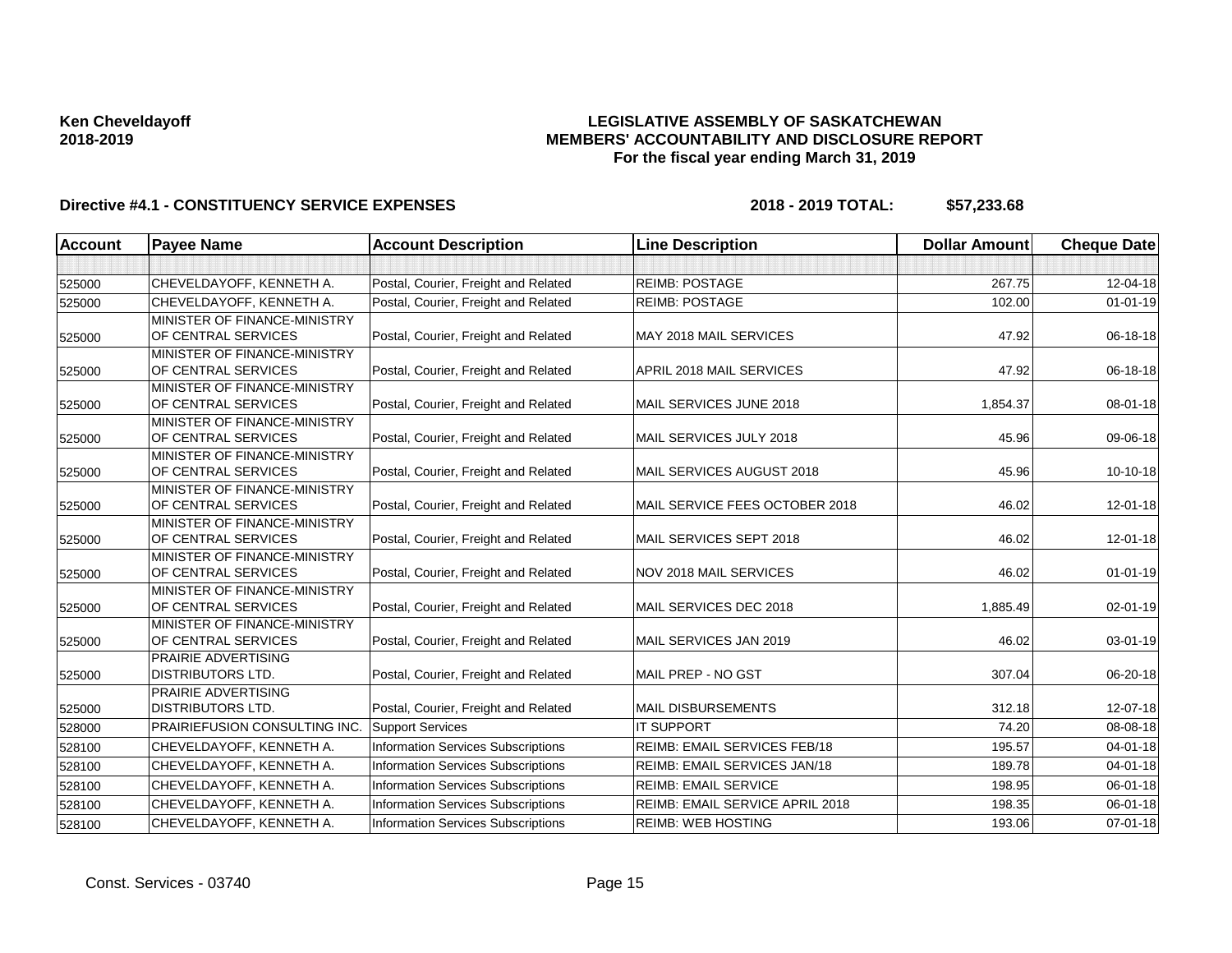### **LEGISLATIVE ASSEMBLY OF SASKATCHEWAN MEMBERS' ACCOUNTABILITY AND DISCLOSURE REPORT For the fiscal year ending March 31, 2019**

| <b>Account</b> | <b>Payee Name</b>             | <b>Account Description</b>                | <b>Line Description</b>                                     | <b>Dollar Amount</b> | <b>Cheque Date</b> |
|----------------|-------------------------------|-------------------------------------------|-------------------------------------------------------------|----------------------|--------------------|
|                |                               |                                           |                                                             |                      |                    |
| 528100         | CHEVELDAYOFF, KENNETH A.      | <b>Information Services Subscriptions</b> | <b>REIMB: ON LINE SUBSCRIPTION</b>                          | 198.03               | 09-06-18           |
| 528100         | CHEVELDAYOFF, KENNETH A.      | <b>Information Services Subscriptions</b> | <b>REIMB: EMAIL SERVICES</b>                                | 201.27               | $10 - 01 - 18$     |
| 528100         | CHEVELDAYOFF, KENNETH A.      | <b>Information Services Subscriptions</b> | <b>REIMB: ONLINE SUBSCRIPTION</b>                           | 188.83               | $10 - 01 - 18$     |
| 528100         | CHEVELDAYOFF, KENNETH A.      | <b>Information Services Subscriptions</b> | <b>REIMB: SUBSCRIPTION</b>                                  | 50.40                | 10-15-18           |
| 528100         | CHEVELDAYOFF, KENNETH A.      | <b>Information Services Subscriptions</b> | <b>REIMB: ONLINE SUBSCRIPTION</b>                           | 93.32                | 12-01-18           |
| 528100         | CHEVELDAYOFF, KENNETH A.      | <b>Information Services Subscriptions</b> | REIMB: ONLINE SUBSCRIPTION                                  | 199.50               | 12-01-18           |
| 528100         | CHEVELDAYOFF, KENNETH A.      | <b>Information Services Subscriptions</b> | <b>REIMB: ONLINE SUBSCRIPTION</b>                           | 100.80               | $12 - 01 - 18$     |
| 528100         | CHEVELDAYOFF, KENNETH A.      | <b>Information Services Subscriptions</b> | REIMB: ONLINE MAIL SERVICE                                  | 201.44               | $12 - 01 - 18$     |
| 528100         | CHEVELDAYOFF, KENNETH A.      | <b>Information Services Subscriptions</b> | <b>REIMB: ONLINE SUBSCRIPTION</b>                           | 203.90               | $01 - 01 - 19$     |
| 528100         | CHEVELDAYOFF, KENNETH A.      | Information Services Subscriptions        | REIMB: ONLINE MAIL SERVICES                                 | 209.18               | 02-01-19           |
| 528100         | CHEVELDAYOFF, KENNETH A.      | <b>Information Services Subscriptions</b> | REIMB: ONLINE SUBSCRIPTION                                  | 205.04               | 03-01-19           |
| 529000         | 101189557 SASKATCHEWAN LTD.   | <b>General Contractual Services</b>       | <b>DISPOSAL WORK</b>                                        | 100.00               | 05-03-18           |
| 529000         | CHEVELDAYOFF, KENNETH A.      | <b>General Contractual Services</b>       | <b>REIMB: OFFICE PAINTING</b>                               | 788.00               | 09-01-18           |
| 529000         | TIP TOP WINDOW CLEANERS       | <b>General Contractual Services</b>       | <b>WINDOW CLEANING</b>                                      | 127.20               | 07-09-18           |
|                |                               |                                           | RTV - K. CHEVELDAYOFF - WINDOW                              |                      |                    |
| 529000         | TIP TOP WINDOW CLEANERS       | <b>General Contractual Services</b>       | <b>CLEANING</b>                                             | $-63.60$             | 07-26-18           |
| 529000         | TIP TOP WINDOW CLEANERS       | <b>General Contractual Services</b>       | <b>WINDOW CLEANING</b>                                      | 126.00               | $01 - 02 - 19$     |
| 529200         | CHEVELDAYOFF, KENNETH A.      | Professional Development                  | <b>REIMB: REGISTRATION FEE</b>                              | 491.25               | 08-01-18           |
| 530000         | <b>CREATIVE FIRE</b>          | <b>Communications Development Costs</b>   | COMMUNICATIONS DEVELOPMENT NO<br><b>GST</b>                 | 1.378.00             | $12 - 01 - 18$     |
| 530000         | <b>CREATIVE FIRE</b>          | <b>Communications Development Costs</b>   | DESIGN OF CHRISTMAS CARD NO GST                             | 424.00               | 12-01-18           |
| 530000         | PELICAN SIGNS & DECALS        | <b>Communications Development Costs</b>   | <b>COMMUNICATIONS DEVELOPMENT</b>                           | 1,193.74             | $01 - 01 - 19$     |
| 530300         | <b>MARU GROUP CANADA INC.</b> | Primary Research/Focus group              | AD HOC CONSULTING - BRAND<br><b>HEALTH/TRACKING U&amp;A</b> | 632.98               | 08-01-18           |
| 530300         | <b>MARU GROUP CANADA INC.</b> | Primary Research/Focus group              | AD HOC CONSULTING-BRAND<br>HEALTH/TRACKING/U&A              | 632.98               | $10 - 01 - 18$     |
| 530300         | MARU GROUP CANADA INC.        | Primary Research/Focus group              | GROUP AD HOC CONSULTING                                     | 632.98               | 11-01-18           |
| 530300         | MARU GROUP CANADA INC.        | Primary Research/Focus group              | GROUP AD AD CONSULTING                                      | 632.98               | 12-01-18           |
| 530500         | <b>CHABAD OF SASKATOON</b>    | Media Placement                           | <b>ADVERTISING</b>                                          | 77.77                | $11 - 01 - 18$     |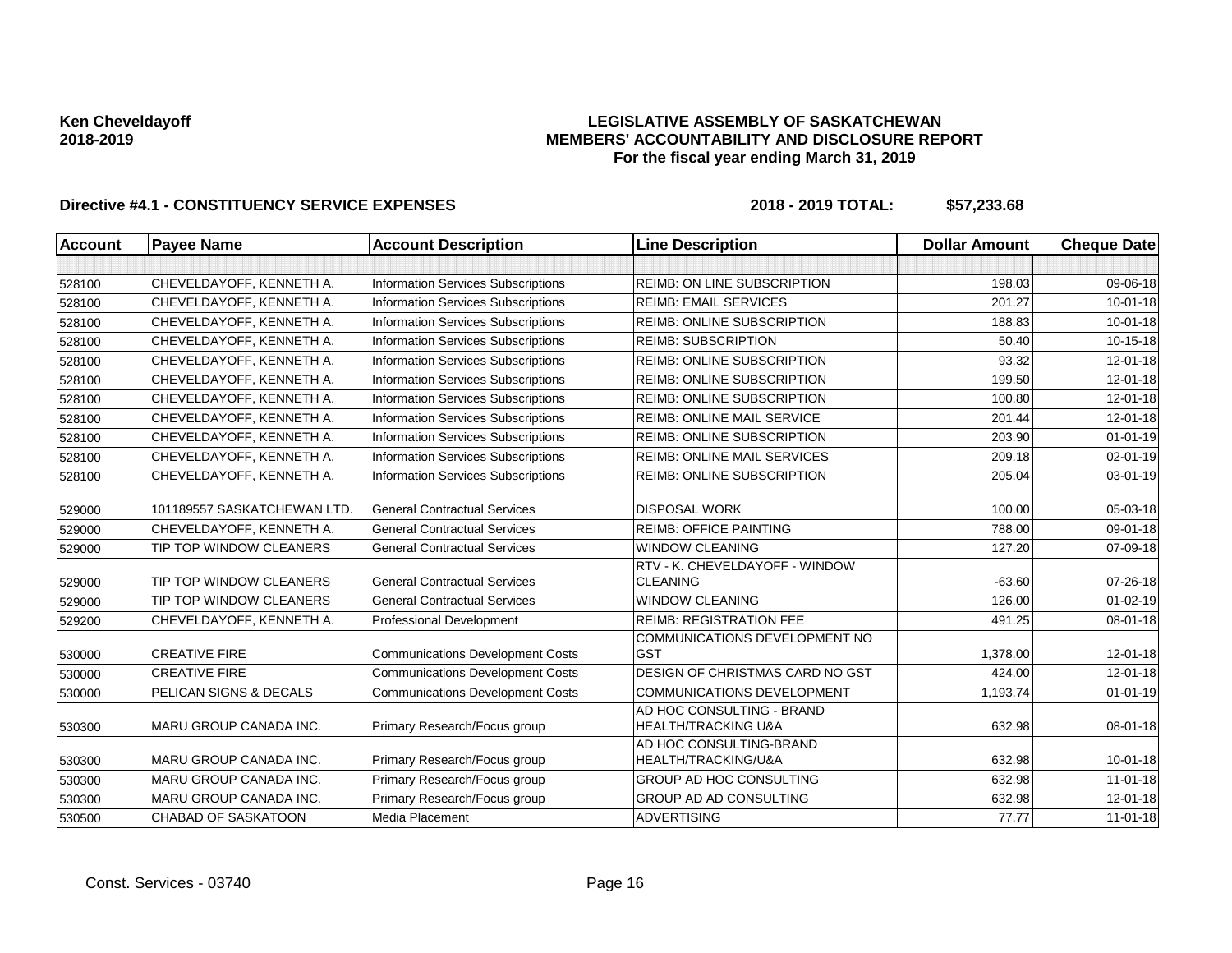### **LEGISLATIVE ASSEMBLY OF SASKATCHEWAN MEMBERS' ACCOUNTABILITY AND DISCLOSURE REPORT For the fiscal year ending March 31, 2019**

| <b>Account</b> | <b>Payee Name</b>                            | <b>Account Description</b> | <b>Line Description</b>    | <b>Dollar Amount</b> | <b>Cheque Date</b> |
|----------------|----------------------------------------------|----------------------------|----------------------------|----------------------|--------------------|
|                |                                              |                            |                            |                      |                    |
| 530500         | CHEVELDAYOFF, KENNETH A.                     | Media Placement            | <b>REIMB: ADVERTISING</b>  | 333.33               | 09-01-18           |
| 530500         | CHEVELDAYOFF, KENNETH A.                     | Media Placement            | <b>REIMB: ADVERTISING</b>  | 1,375.50             | 12-01-18           |
| 530500         | CHEVELDAYOFF, KENNETH A.                     | Media Placement            | <b>REIMB: ADVERTISING</b>  | 333.33               | $01 - 01 - 19$     |
| 530500         | CHEVELDAYOFF, KENNETH A.                     | Media Placement            | <b>REIMB: ADVERTISING</b>  | 333.33               | 02-01-19           |
| 530500         | <b>CREATIVE FIRE</b>                         | Media Placement            | <b>ADVERTISING</b>         | 1,061.20             | 08-17-18           |
| 530500         | <b>CREATIVE FIRE</b>                         | Media Placement            | <b>ADVERTISING</b>         | 2,316.03             | 12-01-18           |
| 530500         | FOAM LAKE REVIEW LTD.                        | Media Placement            | <b>ADVERTISING</b>         | 20.00                | $01 - 01 - 19$     |
| 530500         | POSTCARD PORTABLES REGINA                    | Media Placement            | <b>ADVERTISING</b>         | 250.00               | 09-01-18           |
| 530500         | POSTCARD PORTABLES<br><b>SASKATOON</b>       | Media Placement            | <b>ADVERTISING</b>         | 175.00               | $11-01-18$         |
| 530500         | POSTCARD PORTABLES<br><b>SASKATOON</b>       | Media Placement            | <b>ADVERTISING</b>         | 175.00               | 02-02-19           |
| 530500         | SASKATOON 60+ HOCKEY LEAGUE Media Placement  |                            | <b>ADVERTISING</b>         | 150.00               | 12-01-18           |
| 530500         | <b>SASKATOON CHILDREN'S CHOIR</b>            | Media Placement            | ADVERTISING SCC PROGRAMMES | 40.00                | 02-01-19           |
| 530500         | <b>SASKATOON EXPRESS</b><br><b>NEWSPAPER</b> | Media Placement            | <b>ADVERTISING</b>         | 44.16                | 07-01-18           |
| 530500         | <b>SASKATOON EXPRESS</b><br><b>NEWSPAPER</b> | Media Placement            | <b>ADVERTISING</b>         | 140.00               | 12-01-18           |
| 530500         | SASKATOON SOCCER CENTRE<br>INC.              | Media Placement            | <b>ADVERTISING</b>         | 300.00               | 09-01-18           |
| 530500         | SASKATOON SOCCER CENTRE<br>INC.              | Media Placement            | <b>ADVERTISING</b>         | 300.00               | 09-01-18           |
| 530500         | SASKATOON SOCCER CENTRE<br>INC.              | Media Placement            | <b>ADVERTISING</b>         | 300.00               | $11-01-18$         |
| 530500         | SASKATOON SPORTS HALL OF<br><b>FAME</b>      | Media Placement            | <b>ADVERTISING</b>         | 100.00               | 12-07-18           |
| 530500         | <b>SASKTEL CENTRE</b>                        | Media Placement            | <b>ADVERTISING</b>         | 5,500.00             | 06-05-18           |
| 530500         | ST. ANDREW'S COLLEGE                         | Media Placement            | <b>ADVERTISING</b>         | 75.00                | $04 - 17 - 18$     |
| 530800         | <b>WRITE WAY NEWSLETTERS</b>                 | Publications               | MARCH 2018 NEWSLETTERS     | 525.00               | 04-02-18           |
| 530800         | <b>WRITE WAY NEWSLETTERS</b>                 | Publications               | <b>NEWSLETTERS</b>         | 600.00               | 05-09-18           |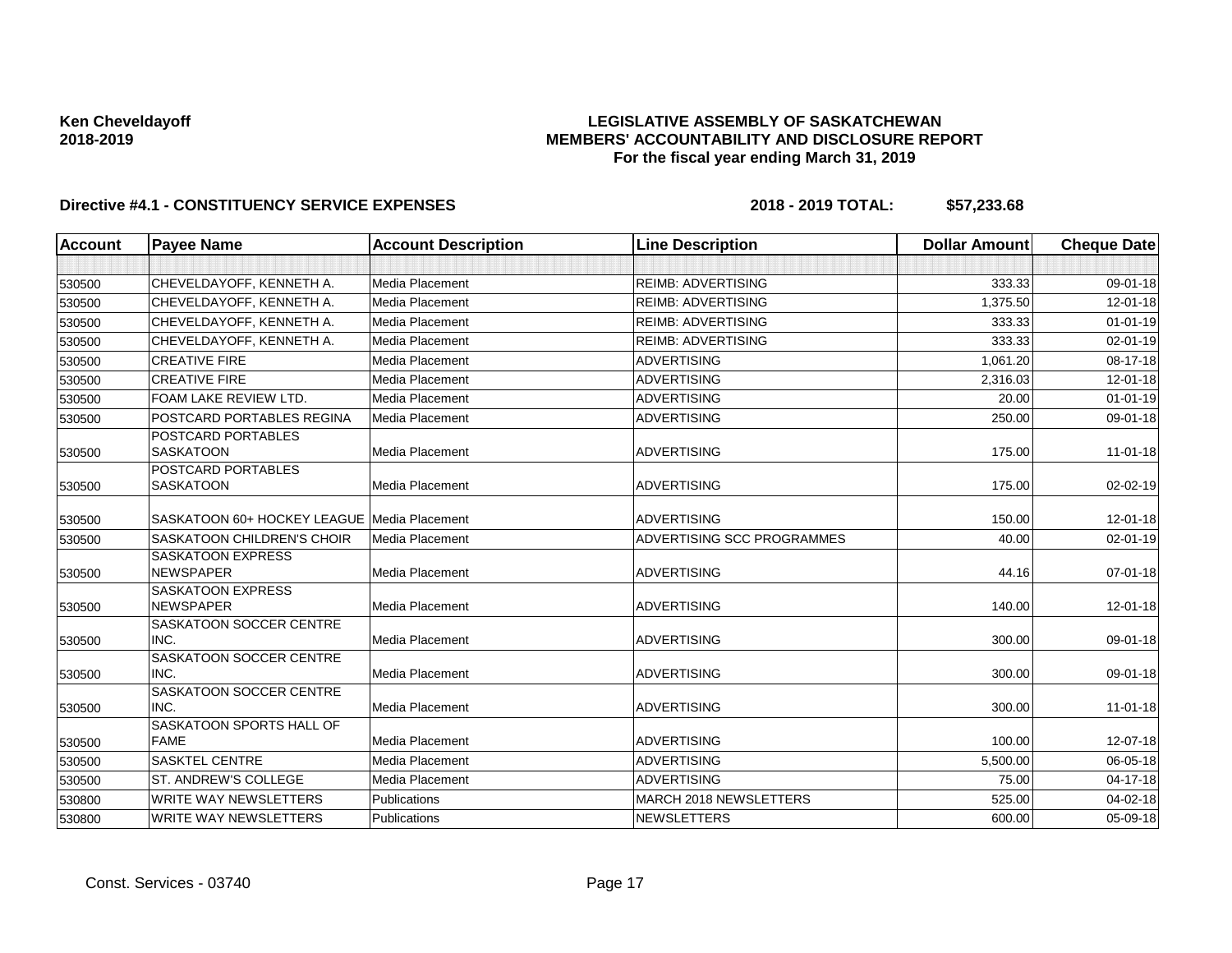### **LEGISLATIVE ASSEMBLY OF SASKATCHEWAN MEMBERS' ACCOUNTABILITY AND DISCLOSURE REPORT For the fiscal year ending March 31, 2019**

| <b>Account</b> | <b>Payee Name</b>                  | <b>Account Description</b>                                        | <b>Line Description</b>                            | <b>Dollar Amount</b> | <b>Cheque Date</b> |
|----------------|------------------------------------|-------------------------------------------------------------------|----------------------------------------------------|----------------------|--------------------|
|                |                                    |                                                                   |                                                    |                      |                    |
| 530800         | <b>WRITE WAY NEWSLETTERS</b>       | <b>Publications</b>                                               | <b>NEWSLETTERS</b>                                 | 650.00               | 06-03-18           |
| 530800         | <b>WRITE WAY NEWSLETTERS</b>       | Publications                                                      | <b>NEWSLETTERS</b>                                 | 525.00               | 08-01-18           |
| 530800         | <b>WRITE WAY NEWSLETTERS</b>       | Publications                                                      | <b>NEWSLETTERS</b>                                 | 525.00               | 08-01-18           |
| 530800         | <b>WRITE WAY NEWSLETTERS</b>       | <b>Publications</b>                                               | <b>NEWSLETTERS</b>                                 | 400.00               | 09-01-18           |
| 530800         | <b>WRITE WAY NEWSLETTERS</b>       | Publications                                                      | <b>NEWSLETTERS</b>                                 | 700.00               | $11 - 01 - 18$     |
| 530800         | <b>WRITE WAY NEWSLETTERS</b>       | <b>Publications</b>                                               | <b>ONLINE NEWSLETTER</b>                           | 525.00               | 12-01-18           |
| 530900         | SASKATOON POPPY CAMPAIGN           | <b>Promotional Items</b>                                          | PROMOTIONAL ITEMS                                  | 75.00                | $10 - 01 - 18$     |
| 530900         | <b>WESTERN LITHO PRINTERS LTD.</b> | <b>Promotional Items</b>                                          | <b>ENVELOPES NO GST</b>                            | 312.70               | $01 - 01 - 19$     |
| 530900         | <b>WESTERN LITHO PRINTERS LTD.</b> | <b>Promotional Items</b>                                          | CHRISTMAS CARDS NO GST                             | 1,307.44             | $01 - 01 - 19$     |
| 543201         | LEGISLATIVE FOOD SERVICE           | Deputy Minister/Ministry Head Business<br>Expenses - Refreshments | <b>STUDENT DRINKS</b>                              | 68.90                | 06-01-18           |
| 550100         | <b>WESTERN LITHO PRINTERS LTD.</b> | <b>Printed Forms</b>                                              | LETTERHEAD                                         | 546.10               | 05-01-18           |
| 550200         | CHEVELDAYOFF, KENNETH A.           | Books, Mags and Ref Materials                                     | <b>REIMB: SUBSCRIPTION RENEWAL</b>                 | 92.36                | 04-16-18           |
| 550200         | CHEVELDAYOFF, KENNETH A.           | Books, Mags and Ref Materials                                     | <b>REIMB: STAR PHOENIX SUBSCRIPTION</b>            | 120.00               | $08 - 01 - 18$     |
| 550200         | CHEVELDAYOFF, KENNETH A.           | Books, Mags and Ref Materials                                     | <b>REIMB: REF MATERIAL</b>                         | 53.25                | $10 - 01 - 18$     |
| 550200         | CHEVELDAYOFF, KENNETH A.           | Books, Mags and Ref Materials                                     | <b>REIMB: ONLINE SUBSCRIPTION</b>                  | 50.40                | 12-18-18           |
| 550200         | CHEVELDAYOFF, KENNETH A.           | Books, Mags and Ref Materials                                     | <b>REIMB: NEWSPAPER SUBSCRIPTION</b>               | 50.40                | $01 - 01 - 19$     |
| 555000         | ALAMARES, JENNY                    | Other Material and Supplies                                       | MISC OFFICE SUPPLIES                               | 77.67                | 08-01-18           |
| 555000         | ALAMARES, JENNY                    | <b>Other Material and Supplies</b>                                | MISC OFFICE SUPPLIES                               | 13.31                | 08-12-18           |
| 555000         | ALAMARES, JENNY                    | Other Material and Supplies                                       | <b>REIMB: MISC OFFICE SUPPLIES</b>                 | 53.26                | 12-13-18           |
| 555000         | CHEVELDAYOFF, KENNETH A.           | Other Material and Supplies                                       | <b>REIMB: MISC OFFICE SUPPLIES</b>                 | 54.18                | $05 - 13 - 18$     |
| 555000         | CHEVELDAYOFF, KENNETH A.           | Other Material and Supplies                                       | <b>REIMB: MISC OFFICE SUPPLIES</b>                 | 22.59                | 06-06-18           |
| 555000         | CHEVELDAYOFF, KENNETH A.           | Other Material and Supplies                                       | REIMB: WIRELESS KEYBOARD/OFFICE<br><b>SUPPLIES</b> | 11.09                | 06-21-18           |
| 555000         | CHEVELDAYOFF, KENNETH A.           | Other Material and Supplies                                       | <b>REIMB: MISC OFFICE SUPPLIES</b>                 | 8.20                 | 08-01-18           |
| 555000         | CHEVELDAYOFF, KENNETH A.           | <b>Other Material and Supplies</b>                                | <b>REIMB: MISC OFFICE SUPPLIES</b>                 | 31.98                | 08-01-18           |
| 555000         | CHEVELDAYOFF, KENNETH A.           | Other Material and Supplies                                       | REIMB: CELL PHONE CASE                             | 77.69                | 08-01-18           |
| 555000         | CHEVELDAYOFF, KENNETH A.           | Other Material and Supplies                                       | <b>REIMB: LIGHT BULBS</b>                          | 43.28                | 08-01-18           |
| 555000         | CHEVELDAYOFF, KENNETH A.           | Other Material and Supplies                                       | <b>REIMB:MISC OFFICE SUPPLIES</b>                  | 44.27                | 09-01-18           |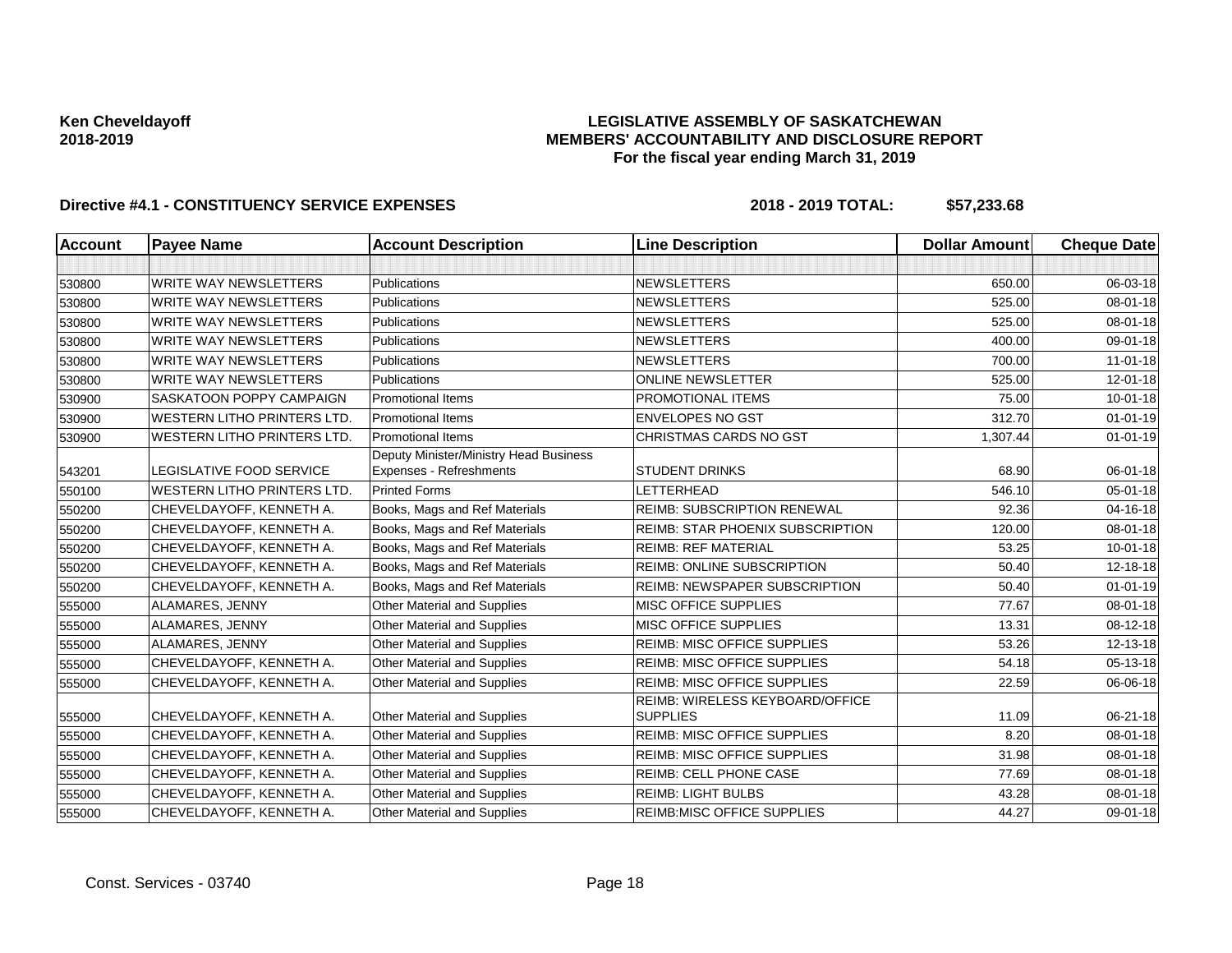### **LEGISLATIVE ASSEMBLY OF SASKATCHEWAN MEMBERS' ACCOUNTABILITY AND DISCLOSURE REPORT For the fiscal year ending March 31, 2019**

| <b>Account</b> | <b>Payee Name</b>        | <b>Account Description</b>  | <b>Line Description</b>            | <b>Dollar Amountl</b> | <b>Cheque Date</b> |
|----------------|--------------------------|-----------------------------|------------------------------------|-----------------------|--------------------|
|                |                          |                             |                                    |                       |                    |
| 555000         | CHEVELDAYOFF, KENNETH A. | Other Material and Supplies | <b>REIMB: OFFICE SUPPLIES</b>      | 27.42                 | 09-17-18           |
| 555000         | CHEVELDAYOFF, KENNETH A. | Other Material and Supplies | <b>REIMB: MISC OFFICE SUPPLIES</b> | 195.14                | 10-05-18           |
| 555000         | CHEVELDAYOFF, KENNETH A. | Other Material and Supplies | <b>REIMB: MISC OFFICE SUPPLIES</b> | 22.20                 | 10-06-18           |
| 555000         | CHEVELDAYOFF, KENNETH A. | Other Material and Supplies | <b>REIMB: MISC OFFICE SUPPLIES</b> | 25.06                 | $10-11-18$         |
| 555000         | CHEVELDAYOFF, KENNETH A. | Other Material and Supplies | <b>REIMB: MISC OFFICE SUPPLIES</b> | 11.05                 | 10-13-18           |
| 555000         | CHEVELDAYOFF, KENNETH A. | Other Material and Supplies | <b>REIMB: MISC OFFICE SUPPLIES</b> | 66.88                 | 10-22-18           |
| 555000         | CHEVELDAYOFF, KENNETH A. | Other Material and Supplies | <b>REIMB: MISC OFFICE SUPPLIES</b> | 39.68                 | $11-01-18$         |
| 555000         | CHEVELDAYOFF, KENNETH A. | Other Material and Supplies | <b>REIMB: MISC OFFICE SUPPLIES</b> | 33.17                 | $11 - 01 - 18$     |
| 555000         | CHEVELDAYOFF, KENNETH A. | Other Material and Supplies | <b>REIMB: MISC OFFICE SUPPLIES</b> | 17.08                 | 12-01-18           |
| 555000         | CHEVELDAYOFF, KENNETH A. | Other Material and Supplies | <b>REIMB: MISC OFFICE SUPPLIES</b> | 18.82                 | 12-06-18           |
| 555000         | CHEVELDAYOFF, KENNETH A. | Other Material and Supplies | <b>REIMB: MISC OFFICE SUPPLIES</b> | 184.31                | 12-09-18           |
| 555000         | CHEVELDAYOFF, KENNETH A. | Other Material and Supplies | <b>REIMB: MISC OFFICE SUPPLIES</b> | 87.36                 | 12-18-18           |
| 555000         | CHEVELDAYOFF, KENNETH A. | Other Material and Supplies | <b>REIMB: MISC OFFICE SUPPLIES</b> | 126.82                | 12-18-18           |
| 555000         | CHEVELDAYOFF, KENNETH A. | Other Material and Supplies | <b>REIMB: MISC OFFICE SUPPLIES</b> | 131.82                | $01 - 01 - 19$     |
| 555000         | CHEVELDAYOFF, KENNETH A. | Other Material and Supplies | <b>REIMB: MISC OFFICE SUPPLIES</b> | 183.90                | $01 - 10 - 19$     |
| 555000         | CHEVELDAYOFF, KENNETH A. | Other Material and Supplies | <b>REIMB: MISC OFFICE SUPPLIES</b> | 48.28                 | $02 - 01 - 19$     |
| 555000         | CHEVELDAYOFF, KENNETH A. | Other Material and Supplies | <b>REIMB: MISC OFFICE SUPPLIES</b> | 7.93                  | 02-01-19           |
| 555000         | CHEVELDAYOFF, KENNETH A. | Other Material and Supplies | <b>REIMB: MISC OFFICE SUPPLIES</b> | 65.66                 | $03 - 19 - 19$     |
|                |                          |                             | REIMB: WIRELESS KEYBOARD/OFFICE    |                       |                    |
| 564300         | CHEVELDAYOFF, KENNETH A. | Computer Hardware - Exp.    | <b>SUPPLIES</b>                    | 27.95                 | $06 - 21 - 18$     |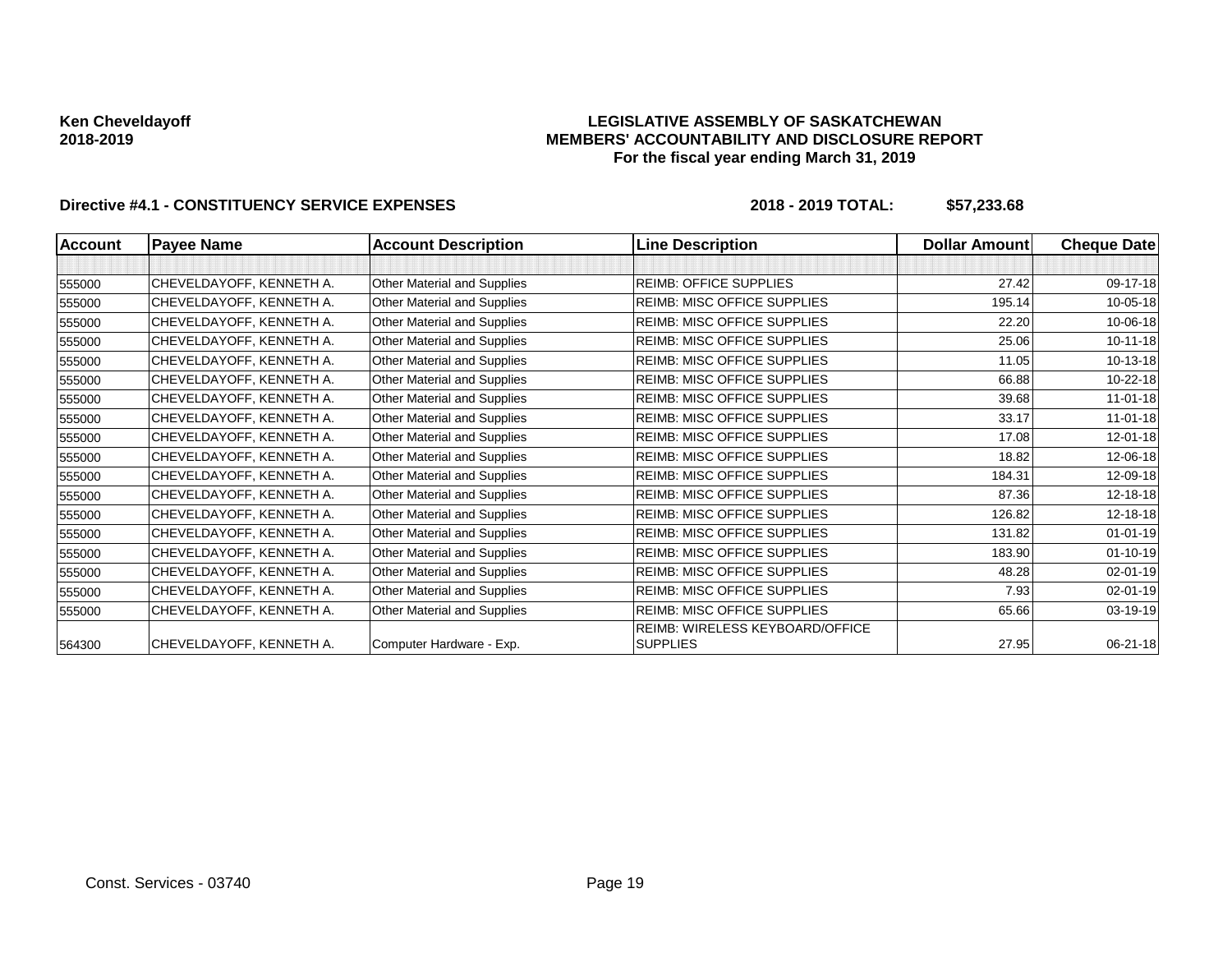### **LEGISLATIVE ASSEMBLY OF SASKATCHEWAN MEMBERS' ACCOUNTABILITY AND DISCLOSURE REPORT For the fiscal year ending March 31, 2019**

| <b>Account</b> | <b>Payee Name</b>  | <b>Account Description</b>    | <b>Dollar Amount</b> | <b>Cheque Date</b> |
|----------------|--------------------|-------------------------------|----------------------|--------------------|
|                |                    |                               |                      |                    |
| 514000         | ALAMARES, JENNY S  | Casual/Term                   | 0.00                 | 04-10-18           |
| 514000         | ALAMARES, JENNY S  | Casual/Term                   | 470.83               | 04-24-18           |
| 514000         | ALAMARES, JENNY S  | Casual/Term                   | 672.62               | 05-08-18           |
| 514000         | ALAMARES, JENNY S  | Casual/Term                   | 672.62               | 05-23-18           |
| 514000         | ALAMARES, JENNY S  | Casual/Term                   | 605.36               | 06-05-18           |
| 514000         | ALAMARES, JENNY S  | Casual/Term                   | 672.62               | 06-13-18           |
| 514000         | ALAMARES, JENNY S  | Casual/Term                   | 672.62               | 06-27-18           |
| 514000         | ALAMARES, JENNY S  | Casual/Term                   | 605.36               | $07 - 11 - 18$     |
| 514000         | ALAMARES, JENNY S  | Casual/Term                   | 672.62               | 07-25-18           |
| 514000         | ALAMARES, JENNY S  | Casual/Term                   | 605.36               | 08-08-18           |
| 514000         | ALAMARES, JENNY S  | Casual/Term                   | 605.36               | 08-22-18           |
| 514000         | ALAMARES, JENNY S  | Casual/Term                   | 672.62               | 09-05-18           |
| 514000         | ALAMARES, JENNY S  | Casual/Term                   | 605.36               | 09-19-18           |
| 514000         | ALAMARES, JENNY S  | Casual/Term                   | 672.62               | 10-03-18           |
| 514000         | ALAMARES, JENNY S  | Casual/Term                   | 605.36               | $10-17-18$         |
| 514000         | ALAMARES, JENNY S  | Casual/Term                   | 672.62               | $11 - 01 - 18$     |
| 514000         | ALAMARES, JENNY S  | Casual/Term                   | 672.62               | $11 - 14 - 18$     |
| 514000         | ALAMARES, JENNY S  | Casual/Term                   | 1277.98              | 12-12-18           |
| 514000         | ALAMARES, JENNY S  | Casual/Term                   | 672.62               | 12-27-18           |
| 514000         | ALAMARES, JENNY S  | Casual/Term                   | 336.31               | 01-09-19           |
| 514000         | ALAMARES, JENNY S  | Casual/Term                   | 269.05               | $01 - 23 - 19$     |
| 514300         | WRIGHT, BARBARA L. | Part-Time/Permanent Part-Time | 0.00                 | $04 - 10 - 18$     |
| 514300         | WRIGHT, BARBARA L. | Part-Time/Permanent Part-Time | 1844.5               | 04-24-18           |
| 514300         | WRIGHT, BARBARA L. | Part-Time/Permanent Part-Time | 1,844.50             | 05-08-18           |
| 514300         | WRIGHT, BARBARA L. | Part-Time/Permanent Part-Time | 1844.5               | 05-23-18           |
| 514300         | WRIGHT, BARBARA L. | Part-Time/Permanent Part-Time | 1,660.05             | 06-05-18           |
| 514300         | WRIGHT, BARBARA L. | Part-Time/Permanent Part-Time | 1844.5               | 06-13-18           |
| 514300         | WRIGHT, BARBARA L. | Part-Time/Permanent Part-Time | 1,844.50             | 06-27-18           |
| 514300         | WRIGHT, BARBARA L. | Part-Time/Permanent Part-Time | 1,660.05             | $07 - 11 - 18$     |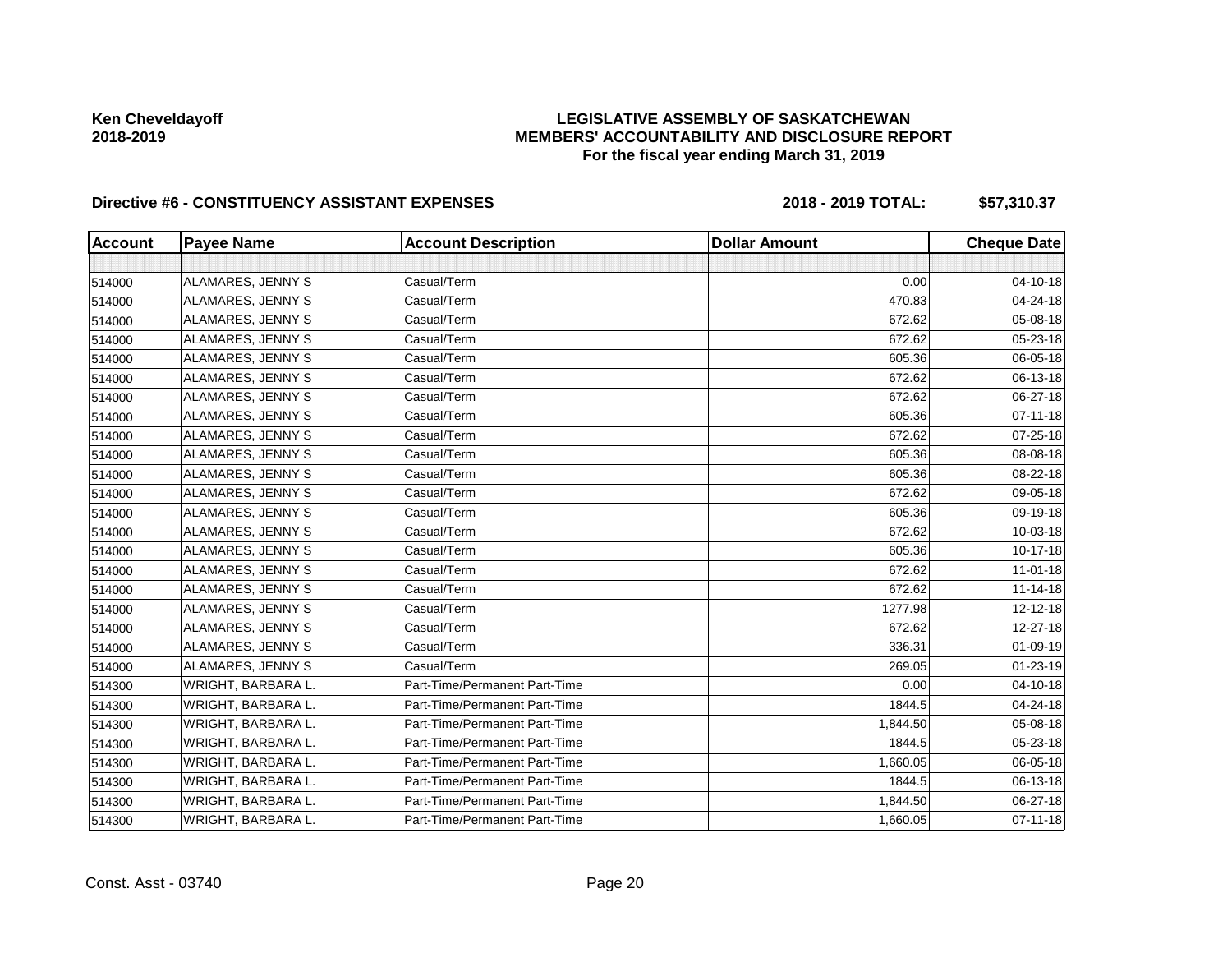### **LEGISLATIVE ASSEMBLY OF SASKATCHEWAN MEMBERS' ACCOUNTABILITY AND DISCLOSURE REPORT For the fiscal year ending March 31, 2019**

| <b>Account</b> | <b>Payee Name</b>  | <b>Account Description</b>                    | <b>Dollar Amount</b> | <b>Cheque Date</b> |
|----------------|--------------------|-----------------------------------------------|----------------------|--------------------|
|                |                    |                                               |                      |                    |
| 514300         | WRIGHT, BARBARA L. | Part-Time/Permanent Part-Time                 | 1844.5               | $07 - 25 - 18$     |
| 514300         | WRIGHT, BARBARA L. | Part-Time/Permanent Part-Time                 | 1660.05              | 08-08-18           |
| 514300         | WRIGHT, BARBARA L. | Part-Time/Permanent Part-Time                 | 1,660.05             | 08-22-18           |
| 514300         | WRIGHT, BARBARA L. | Part-Time/Permanent Part-Time                 | 1844.5               | 09-05-18           |
| 514300         | WRIGHT, BARBARA L. | Part-Time/Permanent Part-Time                 | 1,660.05             | 09-19-18           |
| 514300         | WRIGHT, BARBARA L. | Part-Time/Permanent Part-Time                 | 1,844.50             | 10-03-18           |
| 514300         | WRIGHT, BARBARA L. | Part-Time/Permanent Part-Time                 | 1,660.05             | $10 - 17 - 18$     |
| 514300         | WRIGHT, BARBARA L. | Part-Time/Permanent Part-Time                 | 1,844.50             | $11-01-18$         |
| 514300         | WRIGHT, BARBARA L. | Part-Time/Permanent Part-Time                 | 1,844.50             | $11 - 14 - 18$     |
| 514300         | WRIGHT, BARBARA L. | Part-Time/Permanent Part-Time                 | 1,660.05             | 11-28-18           |
| 514300         | WRIGHT, BARBARA L. | Part-Time/Permanent Part-Time                 | 1844.5               | $12 - 12 - 18$     |
| 514300         | WRIGHT, BARBARA L. | Part-Time/Permanent Part-Time                 | 1,844.50             | 12-27-18           |
| 514300         | WRIGHT, BARBARA L. | Part-Time/Permanent Part-Time                 | 1291.15              | 01-09-19           |
| 514300         | WRIGHT, BARBARA L. | Part-Time/Permanent Part-Time                 | 1,844.50             | 01-23-19           |
| 514300         | WRIGHT, BARBARA L. | Part-Time/Permanent Part-Time                 | 1,475.60             | 02-06-19           |
| 514300         | WRIGHT, BARBARA L. | Part-Time/Permanent Part-Time                 | 1475.6               | 02-20-19           |
| 514300         | WRIGHT, BARBARA L. | Part-Time/Permanent Part-Time                 | 1328.04              | 03-06-19           |
| 514300         | WRIGHT, BARBARA L. | Part-Time/Permanent Part-Time                 | 1,844.50             | 03-20-19           |
| 514300         | WRIGHT, BARBARA L. | Part-Time/Permanent Part-Time                 | 1844.5               | 04-03-19           |
| 519900         | None (Default)     | Change in Y/E Accrued Empl Leave Entitlements | $-524.3$             | 04-18-18           |
| 519900         | None (Default)     | Change in Y/E Accrued Empl Leave Entitlements | 263.9                | 04-08-19           |
|                |                    |                                               |                      |                    |
|                |                    |                                               |                      |                    |
|                |                    |                                               |                      |                    |
|                |                    |                                               |                      |                    |
|                |                    |                                               |                      |                    |
|                |                    |                                               |                      |                    |
|                |                    |                                               |                      |                    |
|                |                    |                                               |                      |                    |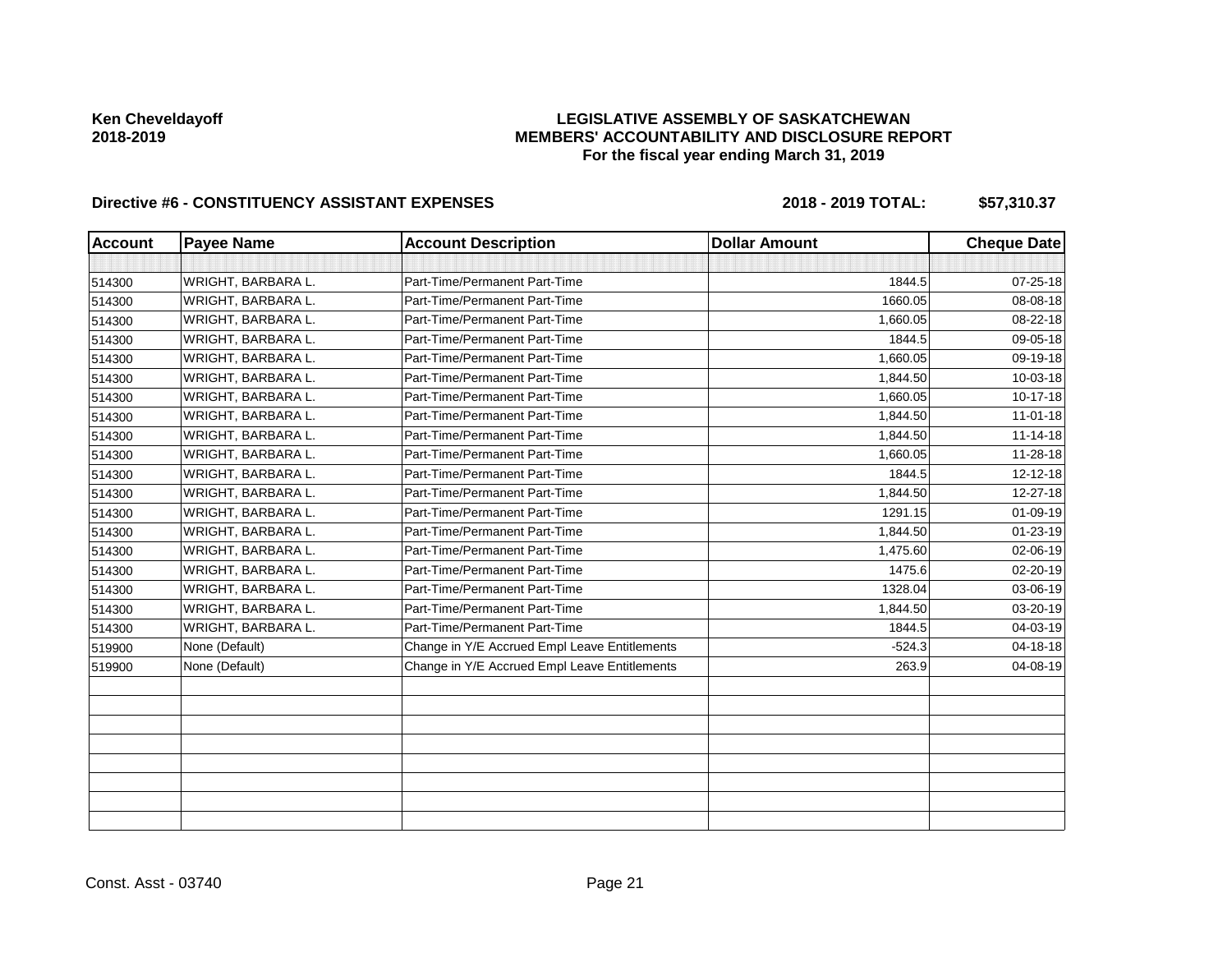### **LEGISLATIVE ASSEMBLY OF SASKATCHEWAN MEMBERS' ACCOUNTABILITY AND DISCLOSURE REPORT For the fiscal year ending March 31, 2019**

| <b>Account</b> | Payee Name | <b>Account Description</b> | <b>Dollar Amount</b> | <b>Cheque Date</b> |
|----------------|------------|----------------------------|----------------------|--------------------|
|                |            |                            |                      |                    |
|                |            |                            |                      |                    |
|                |            |                            |                      |                    |
|                |            |                            |                      |                    |
|                |            |                            |                      |                    |
|                |            |                            |                      |                    |
|                |            |                            |                      |                    |
|                |            |                            |                      |                    |
|                |            |                            |                      |                    |
|                |            |                            |                      |                    |
|                |            |                            |                      |                    |
|                |            |                            |                      |                    |
|                |            |                            |                      |                    |
|                |            |                            |                      |                    |
|                |            |                            |                      |                    |
|                |            |                            |                      |                    |
|                |            |                            |                      |                    |
|                |            |                            |                      |                    |
|                |            |                            |                      |                    |
|                |            |                            |                      |                    |
|                |            |                            |                      |                    |
|                |            |                            |                      |                    |
|                |            |                            |                      |                    |
|                |            |                            |                      |                    |
|                |            |                            |                      |                    |
|                |            |                            |                      |                    |
|                |            |                            |                      |                    |
|                |            |                            |                      |                    |
|                |            |                            |                      |                    |
|                |            |                            |                      |                    |